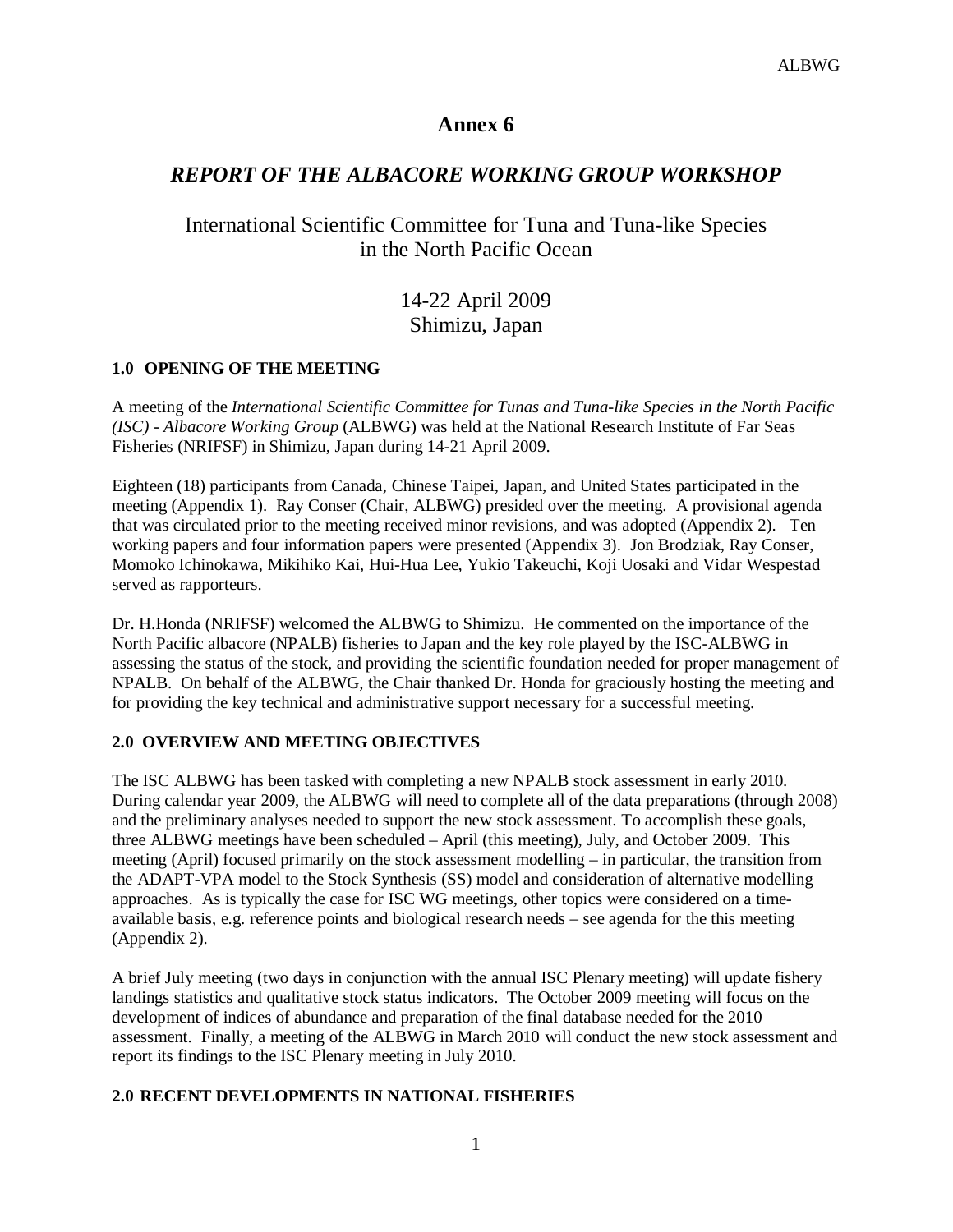Only important fishery developments since the July 2008 ALBWG meeting were considered under this agenda item. The annual landings table (typically Table 1 in ALBWG reports) will be updated at the ALBWG meeting in July 2009. With the exception of Section 4, below, all data used for modelling at this meeting reflected the assessment data used in the 2006 ALBWG stock assessment.

V. Wespestad presented **ISC/09/ALBWG/01** on behalf the authors who were unable to participate in this ALBWG meeting. The report documents the catch of albacore in Mexican fisheries. For the first time, Mexico reported the catch of the USA recreational catch in the Mexican EEZ. In general, the Mexican catch of albacore is low and most of the catch is taken incidentally in other fisheries, primarily in purse seine hauls of bluefin tuna destined for pen rearing. Mexico reported no effort data noting that the fishery harvest is very low and has never exceeded 113 t annually.

#### **Discussion**

Concern was raised regarding the Mexican report of USA catch in the Mexican EEZ (1998-2007). It was not clear whether these catches were already accounted for in the USA's catch reports to the ISC; or whether these catches have been unreported to date and therefore need be added to the USA reported catch. During the meeting, John Childers (ALBWG database manager) confirmed by email that the catches reported in **ISC/09/ALBWG/01** have indeed been reported as part of the USA catch during all of the years in question (1998-2007).

Z. Zhang presented **ISC/09/ALBWG/08**. The Canadian fishery for albacore tuna in the North Pacific is a troll fishery using tuna jigs. Total catch of albacore by the Canadian troll fishery was estimated to be 5,478 t in 2008, which is a 10% reduction relative to the catch in 2007. The average catch for the period 1995 to 2008 was 4,733 t. All of the 2008 catch occurred in FAO Statistical Area 67. The catch was distributed in the Canadian EEZ (4%), the United States EEZ (87%), and the highseas (9%). The fleet size in 2008 was 133 vessels and is the smallest on record. The fleet has ranged in size from a low of 174 vessels in 2006 to a high of 292 vessels in 1996. Fishing effort in the tuna fishery is measured in number of vessel fishing days (v-d). Fishing vessel days ranged from 4,324 in 1997 to 10,021 in 2001. The fishing effort in 2008 was estimated to be 8,875 vessel days (v-d), which is a 17% reduction relative to the fishing effort in 2007. The estimated CPUE for 2008 is 932 kg/v-d, the second highest estimate on record. The CPUE has ranged from a low of 297 kg/v-d in 1995 to a high of 934 kg/v-d in 2006. Both catch and CPUE are following a long-term increasing trend over the 1995-2008 period. Bycatch by the Canadian troll fishery was negligible in 2008. In 2008, vessels equipped with measuring boards were asked to measure and record in their logbooks the lengths of the first 10 fish landed daily during the 2008 season. Fishers reported 736 fork length measurements. Three modes appear to be present in these length frequency data at 57 cm (3.89 kg), 64 cm (5.50 kg) and 74-75 cm (8.67 kg), corresponding to 2-, 3- and 4 yr old fish, respectively. As in past years, the largest proportion of albacore tuna caught by the Canadian troll fleet are 3-year old fish. Albacore were captured in sea surface temperatures ranging from 11 to 20  $\degree$ C, but the majority of catch occurred at temperatures between 14 and 19  $\degree$ C in 2008. Research is in the early stages on investigating patterns of albacore distribution and abundance in response to sea surface temperature.

### **Discussion**

It was noted that while the number of Canadian vessels fishing for albacore declined in recent years, the CPUE has been increasing over the same period. It is thought that less efficient fishermen have tended to leave the fishery in recent years – leaving behind "highliners" who tend to have better CPUE. Since vessel and captain identifiers are recorded in the logbooks, it may be possible to examine this hypothesis through the use of GLM or other CPUE standardization methods.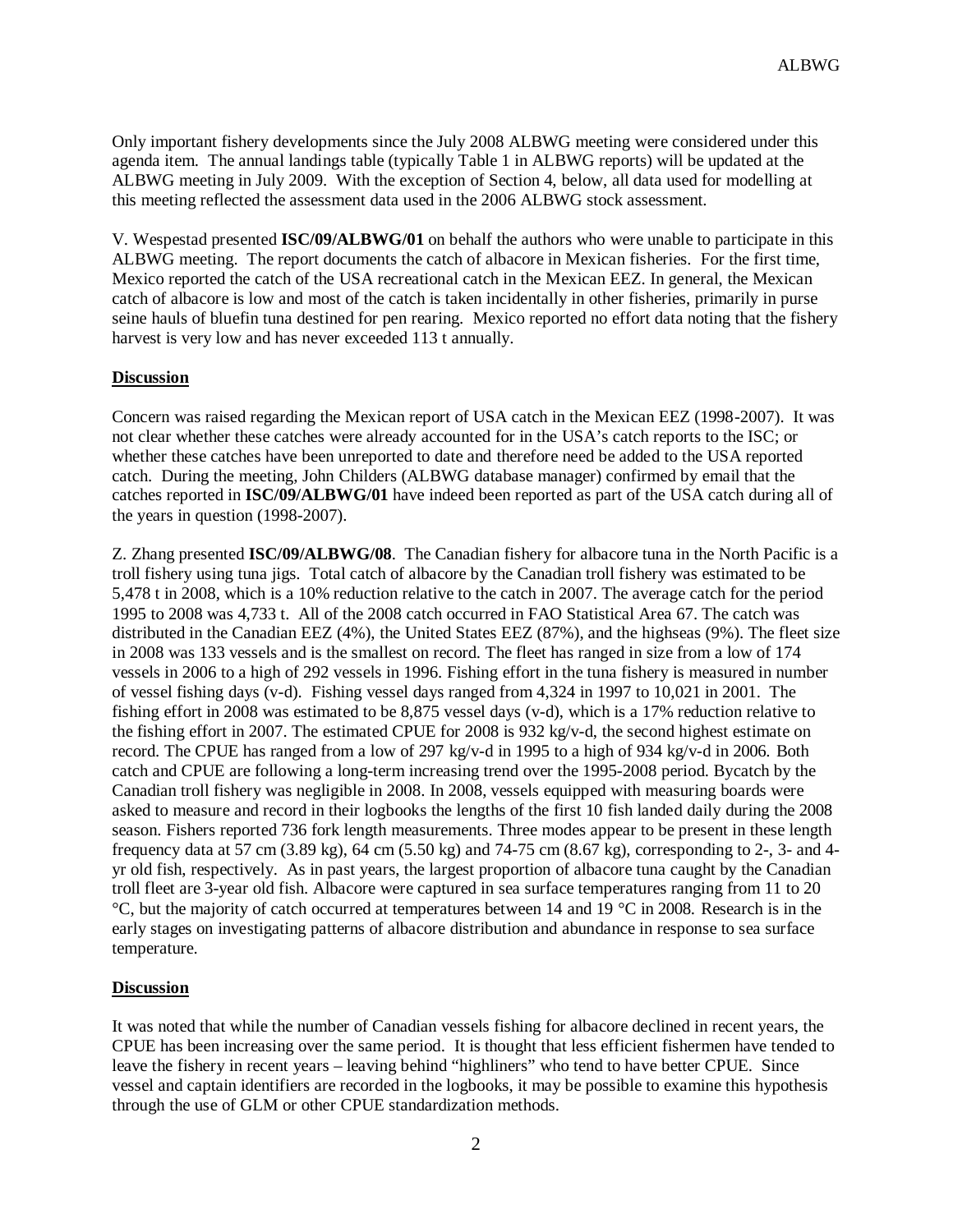### **4.0 DATA AND STRUCTURAL ISSUES REVEALED BY PRELIMINARY MODELLING WORK**

Preliminary modeling results – carried out in preparation for this meeting -- prompted examination of the spatially explicit fishery definitions developed by the ALBWG in 2007. Strong seasonal patterns were revealed that may compromise selectivity estimates and catch-per-unit-effort (CPUE) trends for several fisheries. Prior to this meeting, work had been underway to spatially re-stratify the catch, effort, and size data from the Japanese fisheries (surface and longline) in order to improve the fishery definitions.

The fishery definitions used for the preliminary modeling work were based on the ALBWG's previous discussions and recommendations (through the February 2008 ALBWG meeting). The data set was organized as 14 gear and spatially disaggregated fisheries, i.e. 1 Troll; 2 pole and line; 8 longline; 2 gill net; and 1 miscellaneous fisheries -- see Figure 1 for these (old) definition of fisheries. Prior to this meeting, preliminary modeling work (ISC/09-1/ALBWG/05 and Section 5) revealed that current data set prepared for length based SS has several problems with respect to the Japanese pole and line and longline data (see Section 5). The series of working papers ISC/09/ALBWG/2-4 reanalyzed these fisheries data

**4.1** Rearrangement of Japanese pole and line and longline fishery data

M. Ichinokawa presented **ISC/09/ALBWG/02; ISC/09/ALBWG/03;** and **ISC/09/ALBWG/04**. These documents reviewed data on catch, effort, and length measurements of NPALB by the Japanese fisheries – offshore longliners, coastal longliners, and pole and line fisheries, respectively. The objective of this review was to explore better spatial and temporal disaggregation of the Japanese fisheries with respect to consistent length selectivity within fisheries. This attribute is quite important for successful application of the length-based SS3 model. Preliminary analysis using the ALBWG agreed fishery definitions revealed some problems such as variability of length frequencies between seasons and highly fluctuated CPUE trends in some fisheries.

This series of documents proposes alternative scenarios for disaggregation of the Japanese fisheries data (i.e. new fishery definitions) and provides preliminary results of the temporal and spatial variability in length composition of albacore catch, and preliminary standardized CPUEs for the newly defined fisheries.

Fork length observed in albacore catch by Japanese offshore longliners has seasonal and spatial variability **(ISC/09/ALBWG/02).** The fork length of albacore catch observed in the north (>25 N) in the first half of the year in the northwest (<180 W) and Dec to May in the northeast Pacific tends to be smaller (mainly from 80 to 90 cm) than those of >100 cm fish observed in the other regions and seasons. Considering these results, further stratification was suggested (Figure. 1). Fishery 8 (F8) was suggested to be separated spatially into 2 regions, and the northern area of the 2 regions was further separated into two fisheries representing the first and second half of the year. F6 was also suggested to be divided into two different seasonal fisheries: (i) December to May and (ii) June to November. Standardized, GLM-based CPUEs corresponding to these newly defined fisheries were also presented. The estimated CPUEs were combined using the area-weighting method.

The seasonal patterns of the length composition of albacore catch by coastal longliners **(ISC/09/ALBWG/03)** are similar with those observed in offshore longliners of F8. Coastal longliners fishing in the first and second quarter in the northwest Pacific (north of 25N) catch relatively small fish with a mode less than 80 cm; while those fishing in the third and fourth quarter, and in the region south of 25N catch larger fish (>100 cm). The separation of F9 into two fisheries (SLL1 and SLL2 – see Table 1) would be reasonable for coastal longline fishery. The fishing season and part of fishing region defined by SLL1, SLL2, and SLL3 overlap fisheries LL8B-1; SLL8B-2/LL8A; and LL7, respectively.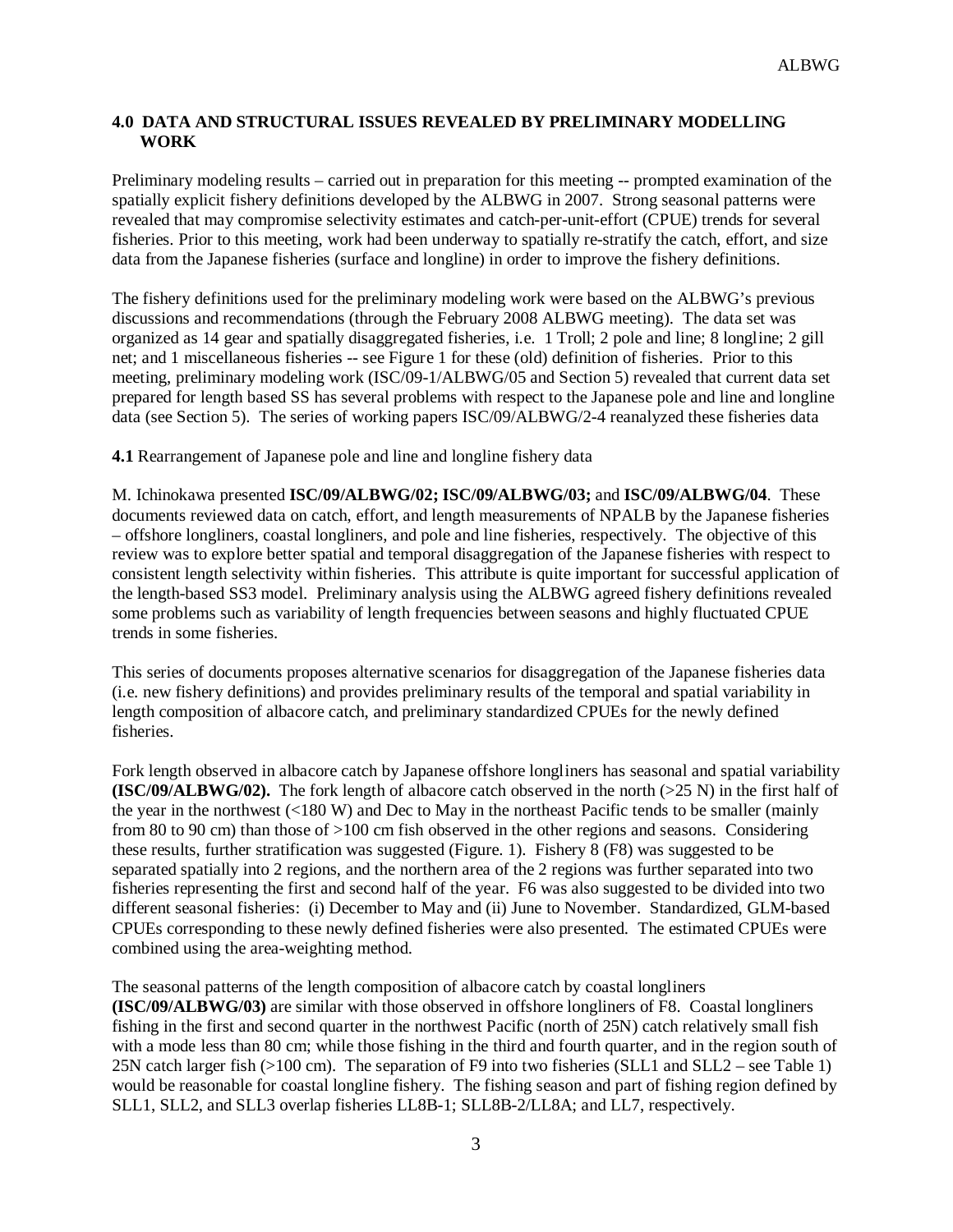Consequently, the derived CPUEs from the coastal longliners can be comparable with those from the offshore longliners with similar fishing season and area definitions. Two such scenarios were presented: (i) three independent fisheries (SLL1, SLL2, and SLL3); (ii) two fisheries (combination of SLL2 to SLL3 as one fishery, and combination of the coastal fisheries and offshore fisheries with similar length composition, fishing season, and area).

For the Japanese pole and line fishery, spatial variability of the length compositions in albacore catches by latitude is clearly observed **(ISC/09/ALBWG/04).** As such, separation of the overall fishery into three fisheries along latitude bands was indicated (24-29N, 30-34N and 34-44N – named PL1, PL2 and PL3, respectively – see Figure 2). Using these new fishery definitions, the consistency of the length composition by quarter appears to be improved from that seen for the old fishery definitions (F4 and F5, more or less). The three modes observed in length composition of F5 were inherited by PL3, and a single mode can be observed at 80 cm in Qt 2 and Qt 3 in PL1 and PL2. However, the standardized CPUE estimated with GLM including interaction terms of month\*year and sub-area\*year showed unreasonably large annual fluctuation depending on month and sub-area. Although standardized CPUEs for each fishery (PL1, PL2 and PL3) was calculated after area-weighting, further improvement of the fishery stratification and/or more sophisticated statistical methods (e.g. the delta-method) may rectify the erratic and incompatible trends of CPUE in this fishery.

### **Discussion**

The ALBWG examined the proposals made by these working papers. In particular, the proposal to reorganize some of Japanese offshore longline and pole and fisheries data by season. A concern was raised concerning possible management implications. In particular, the complex fishery definitions (based on both area and season) may cause practical difficulties should managers wish to pursue annual quota or TAC management for NPALB. However since NPALB is currently managed by based on fishing mortality rates and the proposed reorganization of Japanese fisheries is expected to produce more a more reliable assessment, the ALBWG endorsed the idea. Based on the work presented in ISC/09- 1/ALB/2-4, the ALBWG recommended modifying the NPALB fishery definitions for the Japanese pole and line and longline fisheries as follows (see details in Table 1):

- 1. 2 fisheries for PL (from ISC/09-1/ALBWG/04), i.e. dropping PL1 and using only PL2 and PL3.
- 2. 3 fisheries for offshore LL (Option Iii from **ISC/09-1/ALBWG/02**).
- 3. 2 fisheries for coastal LL (from **ISC/09-1/ALBWG/03**), i.e. using SLL1 and the combined SLL2 and SLL3.

The WG also discussed the problems of large number of zero albacore catch in the PL CPUE data. The inclusion of a "skipjack catch effect" may help but exploration of an alternative error structure may be more desirable (e.g. one that allows zero catch explicitly). The WG recognized that good progress was made on improving the Japan PL CPUE during this meeting. However, this work was done quickly under difficult time constraints. The ALBWG recommends that the standardization be examined more thoroughly for the October 2009 ALBWG meeting.

### **4.2** Preliminary revision of Taiwanese longline CPUE

C.-Y. Chen presented **ISC/09/ALBWG/10**. This study examined albacore-targeted CPUE from Taiwanese longline fisheries operating in the North Pacific Ocean. Based on a cluster analysis of the catch composition of Taiwanese longliners, nominal catch statistics can be clearly categorized into two groups. Group 1 comprises those non-albacore-targeting data with an average CPUE of 1.65 alb/1000 hooks, while group 2 comprises those albacore-targeting data with an average CPUE of 32.75 alb/1000 hooks. Group 1 tended to catch fish of slightly larger size, while group 2 caught smaller fish. The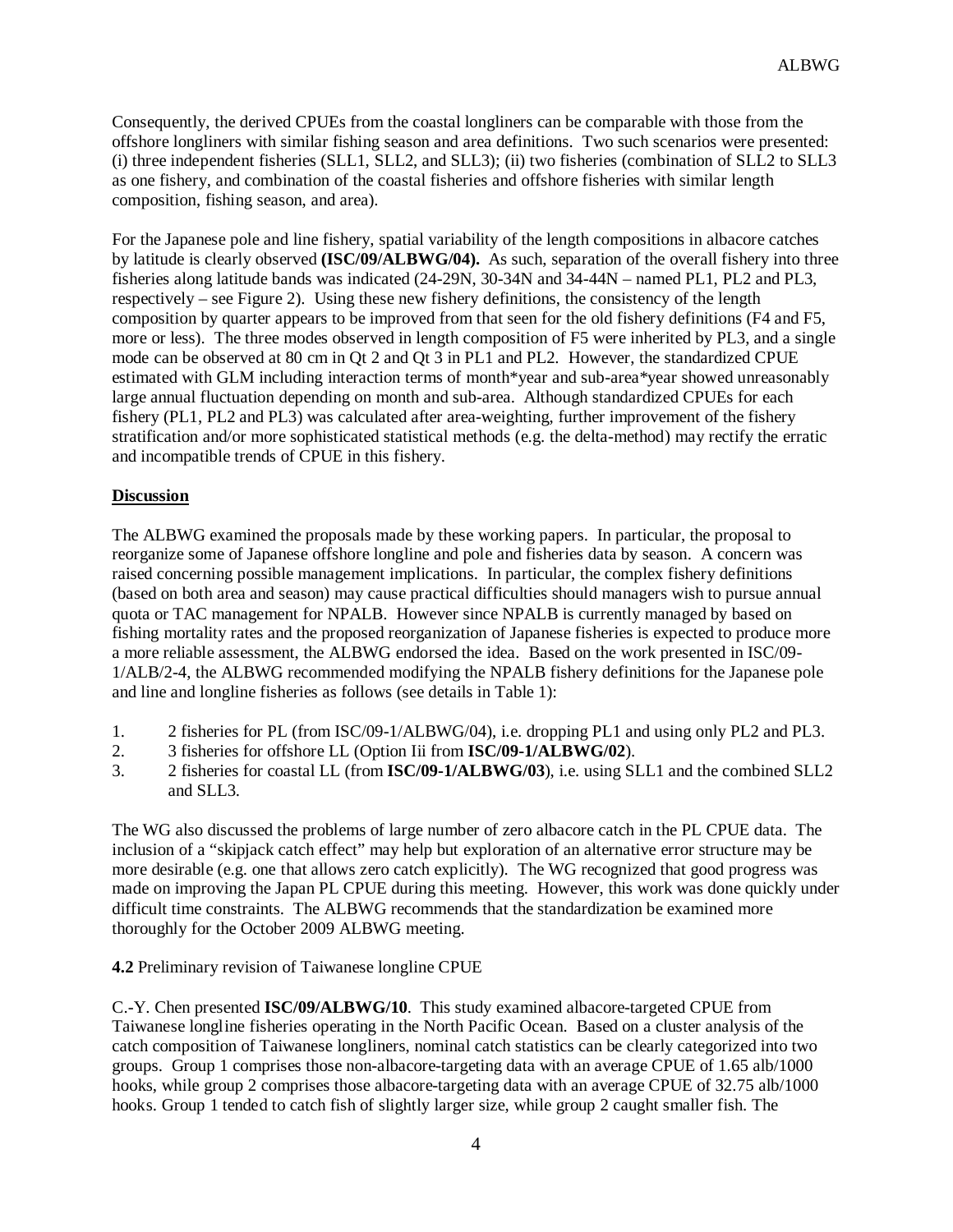grouping is not only characterized by catch composition and size of fish, but also reflected the fishing intention of the longline fleets. Most of the fishing effort of group 1 was contributed by fishing vessels operating with more than 15 hooks/basket, while group 2 mainly fished 9-13 hooks/basket. Around 80% of fishing effort of group 1 was distributed in the waters of  $0^{\circ}$ -10° Lat. N., and most of fishing effort of group 2 was located in the waters of  $25^{\circ}$ -40° Lat. N. It is also revealed that the increasing effort since 2001 was mainly contributed by the non-albacore-targeting vessels, and it is suggested that extracting albacore-targeting catch statistics is necessary prior to the standardization of albacore CPUE in the North Pacific Ocean.

### **Discussion**

The ALBWG discussed which CPUE series should be used for the Taiwanese longline fishery. The author indicated that he will revise the clustering analysis prior to the October 2009 ALBWG meeting. Additional data will be incorporated, i.e. 2007 data and 2008 data (if available). The author also indicated he intends to build a discriminant function using the Taiwanese set-by-set data. When completed, this should alleviate the need to re-do the cluster analysis each time a new year of data becomes available. He also indicated that he will standardize the CPUE accounting for the effects of area and season. The ALBWG also discussed the geographical boundary between the North and South Pacific for the purpose of NPALB assessment. It was pointed out in the case of Japanese longline fishery, 10N latitude was used. Consequently the ALBWG agreed to allow each fishery to establish its natural latitudinal boundary. However, for comparison with JLL indices and previously developed TLL indices, it is recommended that the area between the equator and 10N be used as an area effect in the GLM.

Finally, it was also noted that during this meeting, the ALBWG made substantial modifications and reorganized the Japanese longline and pole and line fisheries. Taiwan also presented preliminary reanalysis of their longline CPUE focusing on the importance of developing a discriminant function for albacore targeting and non-targeted sets. The ALBWG noted similar work is necessary for US/Canadian troll and US longline CPUEs before the ALBWG meeting in October 2009.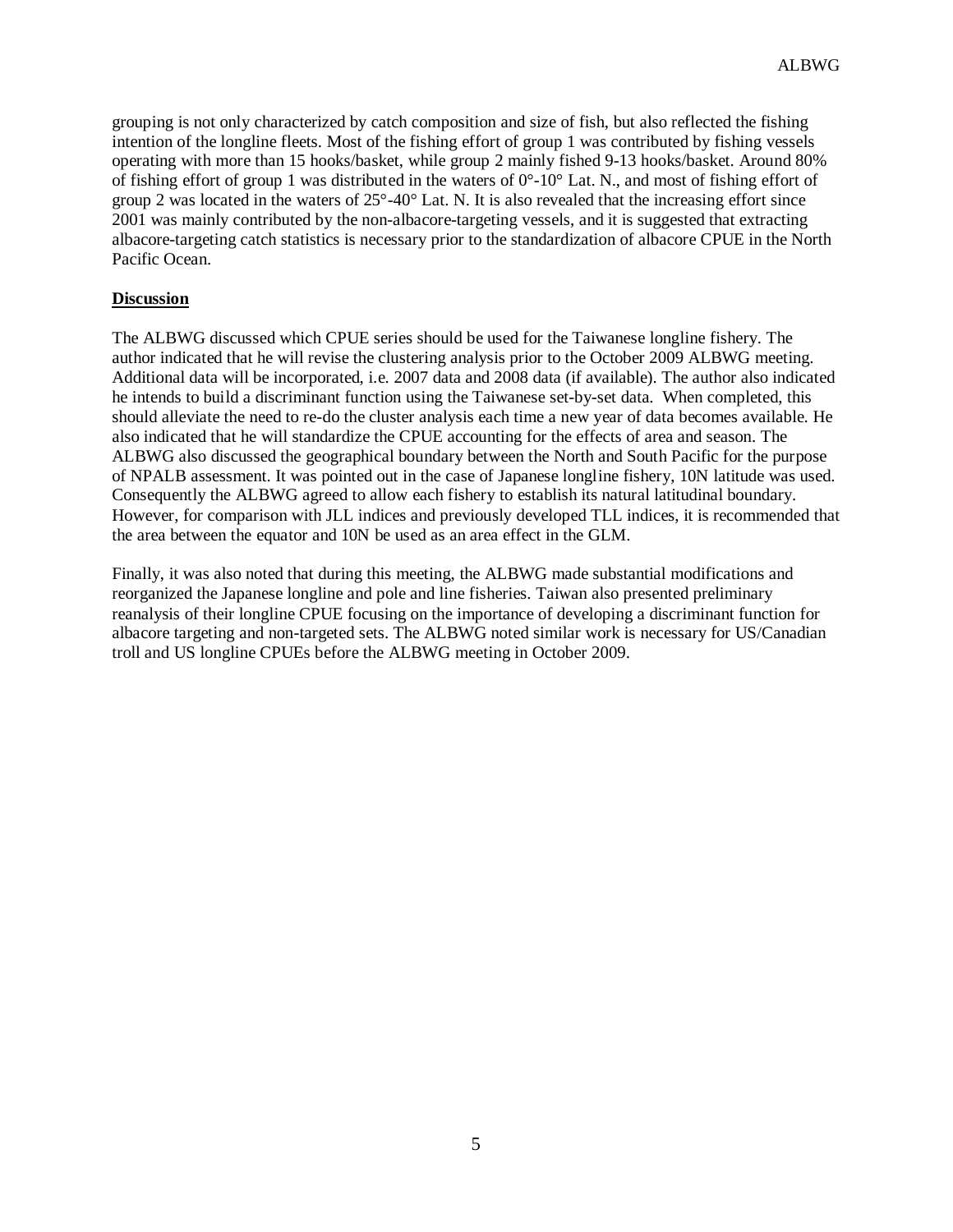**Table 1. Summary of fishery definitions for Japanese longline and pole and line fisheries for applying length-based integrated model. The effort and catch data of offshore longline of Fisheries 6, 7, and 8 (F6-F8) are derived from 'AOCEAN' (the data set where set-by-set log book of commercial vessels have been raised by the actual 5x5 degree catch), while the effort and catch data for coastal longline of SLL1-SLL3 and pole and line of PL1-PL3 were derived from original set-byset data, not raised by catch.** 

| Oritinal                  | <b>New</b><br>fisheries definition | Spatial and<br>temporal<br>range | Area<br>size *1 | Target length    | Average number of<br>hooks or poles per<br>year $(x10^6)$ |                   |                | Average number of<br>albacore catch per<br>year (x1000 inds) |                          |                | Assined<br><b>Fisheries</b><br>in new |
|---------------------------|------------------------------------|----------------------------------|-----------------|------------------|-----------------------------------------------------------|-------------------|----------------|--------------------------------------------------------------|--------------------------|----------------|---------------------------------------|
|                           |                                    |                                  |                 |                  | 1965                                                      | 1952- 1966- 1990- | 1990 2005      | 1952-<br>1965                                                | 1966-<br>1990            | 1990-<br>2005  | definition                            |
|                           | Japanese offshore longline         |                                  |                 |                  |                                                           |                   |                |                                                              |                          |                |                                       |
| F6                        | LL6A                               | Dec to April                     | 36              | around 90cm      | 4                                                         | 11                | $\overline{7}$ | 23                                                           | 129                      | 134            | F <sub>6</sub>                        |
|                           | LL6B                               | May to Nov                       | 48              | $>100cm$         | 6                                                         | 5                 | 3              | 18                                                           | 48                       | 22             | F7                                    |
| F7                        | LL7                                | All season                       | 72              | $>100cm$         | 23                                                        | 40                | 27             | 29                                                           | 76                       | 125            | F7                                    |
| F <sub>8</sub>            | LL8A                               | 25-30N, 140-<br>180W             | 8               | $>100cm$         | 16                                                        | 17                | 9              | 275                                                          | 143                      | 49             | F7                                    |
|                           | LL8B-1                             | 1st and 2nd<br>qt.               | 35              | Around 80cm      | 39                                                        | 16                | 13             | 581                                                          | 186                      | 74             | F <sub>8</sub>                        |
|                           | <b>LL8B-2</b>                      | 3rd and 4th                      | 35              | Around 100<br>cm | 30                                                        | 31                | 21             | 196                                                          | 159                      | 171            | F7                                    |
| Japanese coastal longline |                                    |                                  |                 |                  |                                                           |                   |                |                                                              |                          |                |                                       |
| F9                        | SLL1                               | 1st and 2nd<br>qt.               | 17              | Around 80cm      |                                                           |                   | 16             |                                                              |                          | 397            | F9                                    |
|                           | SLL <sub>2</sub>                   | 3rd and 4th                      | 17              | 90-100 cm        |                                                           |                   | 15.5           |                                                              | $\blacksquare$           | 108            | F10                                   |
| F10                       | SLL3                               | All season                       | 22              | around 100<br>cm |                                                           |                   | 12.3           |                                                              | $\overline{\phantom{a}}$ | 141            | F <sub>10</sub>                       |
|                           | Japanese pole and line             |                                  |                 |                  |                                                           |                   |                |                                                              |                          |                |                                       |
| F4 and<br>F <sub>5</sub>  | PL <sub>1</sub>                    | 24-29N, 130-<br>179W             | 10              | 80-90 cm         |                                                           | 0.04              | 0.01           |                                                              | 6                        | $\overline{2}$ | F <sub>4</sub>                        |
|                           | PL <sub>2</sub>                    | 30-34N, 130-<br>179W             | 10              | 70-80 cm         | ä,                                                        | 0.20              | 0.05           | $\overline{\phantom{0}}$                                     | 75                       | 41             | F <sub>4</sub>                        |
|                           | PL <sub>3</sub>                    | 35-44N, 140-<br>179W             | 16              | 50-80 cm         |                                                           | 0.19              | 0.13           |                                                              | 99                       | 126            | F <sub>5</sub>                        |

\*1; area size is the number of 5x5 blocks with fishing efforts in the defined region.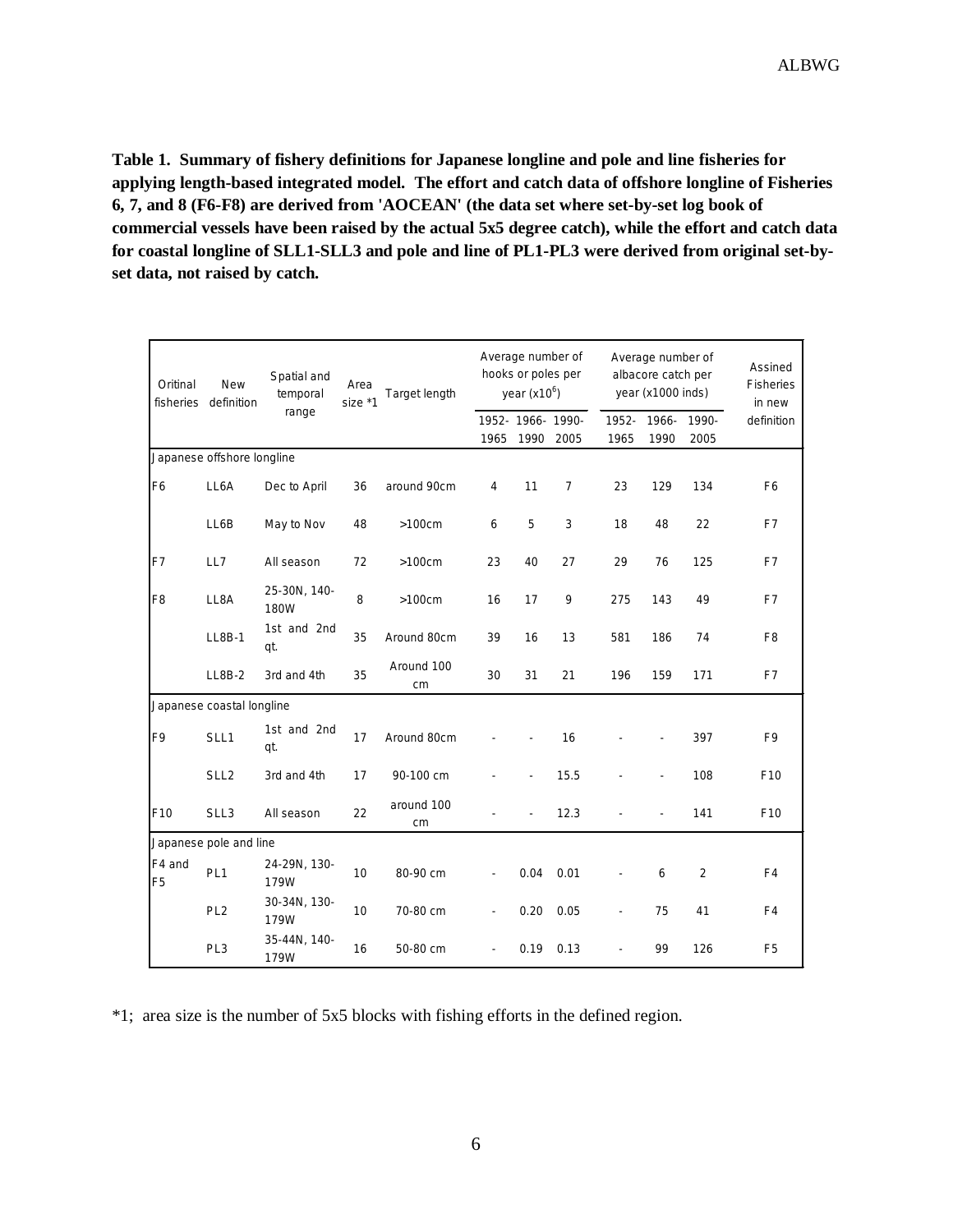

**Figure. 1. Old Japanese offshore longline fisheries (F6 to F8) and the new fishery definitions (LL6A to LL8B-2).** 



**Figure. 2. Old Japanese pole and line fisheries (F4 to F5) and the new fishery definitions PL1 to PL3.**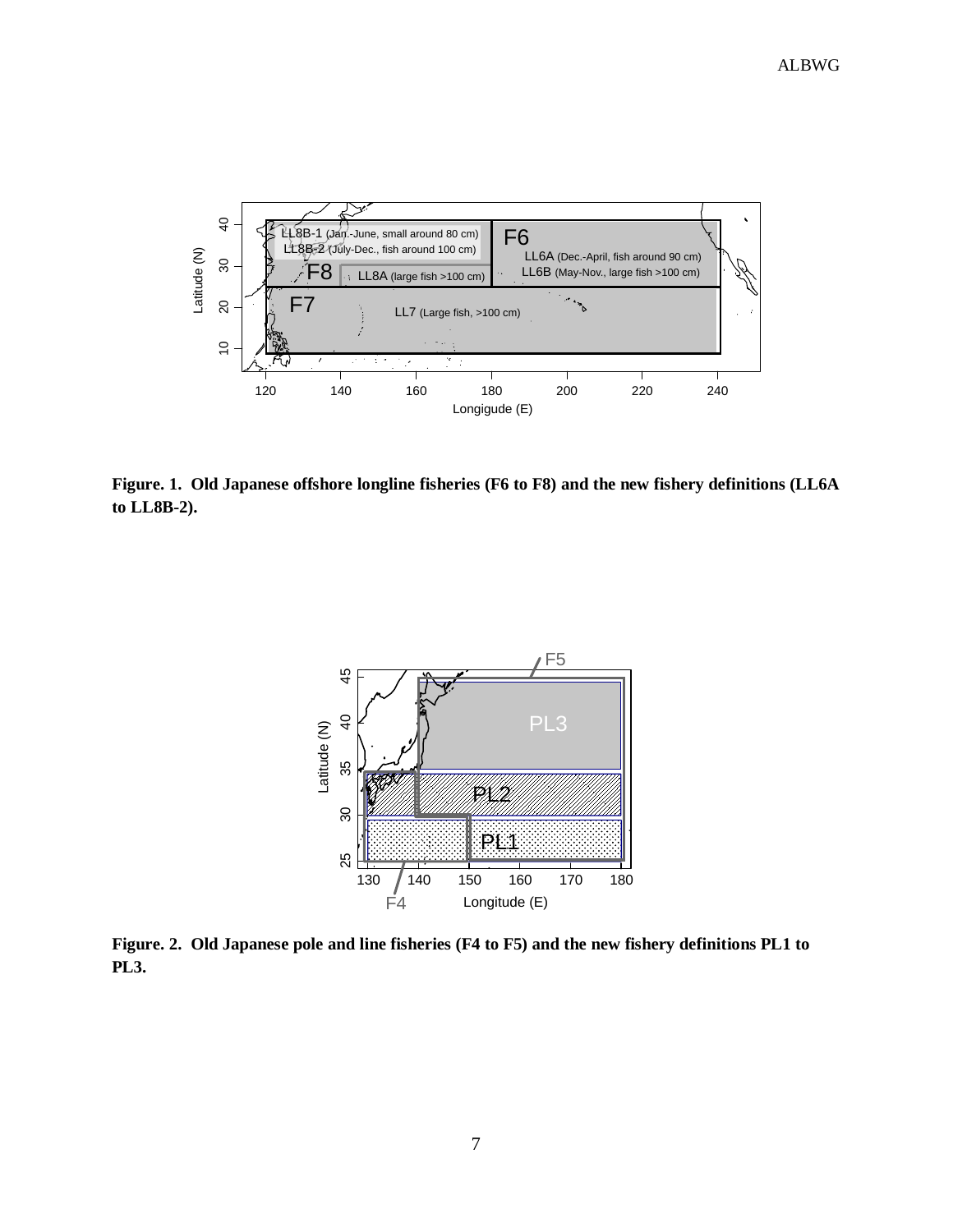### **5.0 PROGRESS ON LENGTH-BASED SS3 MODELLING USING DATA FROM THE 2006 STOCK ASSESSMENT**

Age-based SS2 modeling was the focus on the March 2008 ALBWG meeting. Length-based modelling (i.e. using catch-at-size as input) is desirable for the 2010 stock assessment. To this end, work has been underway on SS3 length-based modeling. Progress is reviewed in this section.

**5.1** Summary of the work carried out prior to this ALBWG meeting

H.-H. Lee presented **ISC/09/ALBWG/05.** The purpose of this paper is to give a brief introduction of data used in the baseline model and elucidate the current data lack-of-fit. Diagnosis of model fitting to CPUE and length-composition data was examined by comparing expected values from the model with the actual observations. First of all, the model was not able to fit all indices due to conflicting trend of some CPUE. The selection of what CPUE is fitting was made based on what CPUE was expected to best represent the true abundance trend. For example, one of series for the Japan pole-and-line was eliminated since the other series for Japan pole-and-line is more likely to represent juvenile albacore. In addition, one of series for the Japan large longline (fishery 7) shows an unrealistic trend which dramatically increases 10 times within 5 years. Therefore, the other large longline series (fishery 6 and 8) are more plausible to represent adult albacore than the fishery 7. In summary, USA troll (fishery 1) and Japan pole-and-line (fishery 5) were fitted into model to represent juvenile albacore. The longline series for fishery 6 and 8 were used to represent adult albacore and the small longline for the fishery 9 was selected to represent adult albacore in recent years showing compatible trend with large longline.

However, the model was also not able to capture trends in the fitted selected indices. It seems that there is confounding among length-composition data from CPUE data when both data components are included in the model. After down-weighting length-composition data ( $\lambda = 0.1$ ), model can capture trend in the fitted Japan large longline (fishery 8) although model still showed lack-of-fit with respect to CPUE. Accordingly, putting stronger weighting on the fitted indices showed better fit on the longline fishery 8. The model was able to fit the length composition by internal estimating growth parameters. There might be some seasonal and spatial variability among the length composition data resulting in the lack-of-fit with respect to CPUE for some strata, especially for pole-and-line older fish catch (fishery 5) and longline younger fish catch (fishery 6, 8 and fishery 9).

M. Kai presented **ISC/09/ALBWG/06.** A new scenario was presented in this working paper to investigate the influences of the changing the area-aggregation of Japanese main fisheries (Pole and Line, longline-large and longline small) on the results of the Stock Synthesis model. Catch, CPUE and length composition data by each fishery were combined into one single time series. The parameterization and the model configurations were based on the base case scenario proposed by **ISC/09/ALBWG/05**. The results from new scenario were compared to the results from the base-case. Additional test runs were conducted to investigate the influence of the change in bin structure as well as initial equilibrium catch. Under the new scenario, a reasonable result on the trends and scaling of the SSB was obtained. However, the structure of this scenario was not robust to the change in the initial values of the parameters and the bin structure. Neither the new nor base-case scenarios fit well for the length composition data and some CPUE data. Therefore, further study and discussion is necessary to decide the best way to obtain reasonable results for stock assessment.

**5.2** Summary of the work carried out during this ALBWG meeting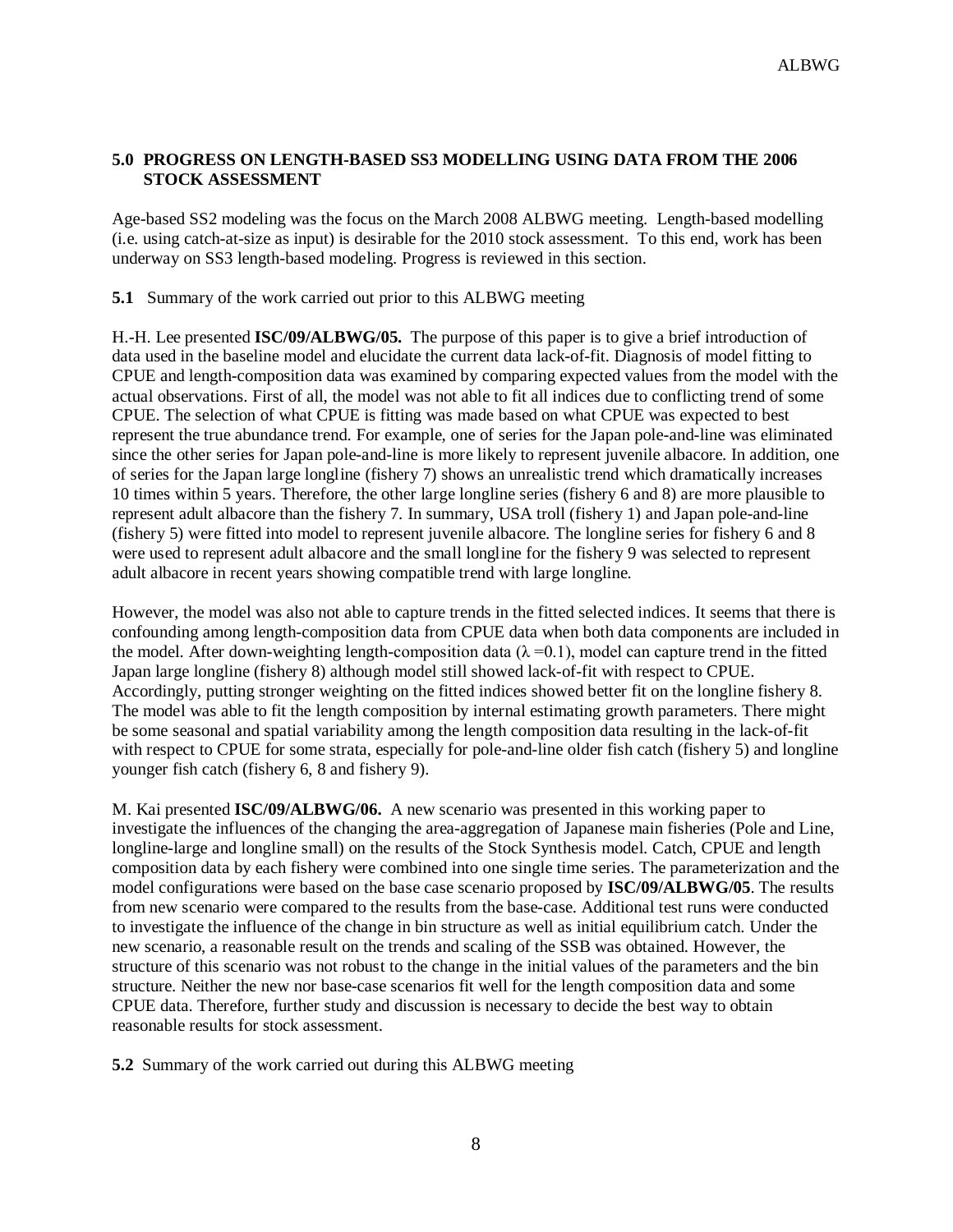As discussed, above, and detailed in the working paper summaries, considerable research effort prior to this ALBWG meeting was focused on the application of length-based SS3 to NPALB. These efforts served as a launching board for the additional work that was carried out during this ALBWG meeting. The foci of these efforts and their implications for the next NPALB assessment (March 2010) are outlined below.

SS3 modeling focused on runs using the new Japanese fishery definitions. Unreasonable high biomass was estimated whenever the model was allowed to estimate the growth parameters. Subsequently, the growth parameters were fixed (Suda 1966), and this resolved the scaling problem. The model fit the offshore and coastal longline length frequency data well, although there was some lack-of-fit for the poleand-line fishery and for the USA troll fishery.

Scores of SS3 sensitivity and test runs were made during the meeting using the new fishery definitions and fixed growth (Section 4). Of these runs, a base case was established (Table 2) that provided reasonable results. A series of eight sensitivity runs **–** established about the base case **–** demonstrated that the base model was reasonably stable. A set of additional sensitivity runs to be conducted after this meeting were identified as well as a new candidate base case for future work.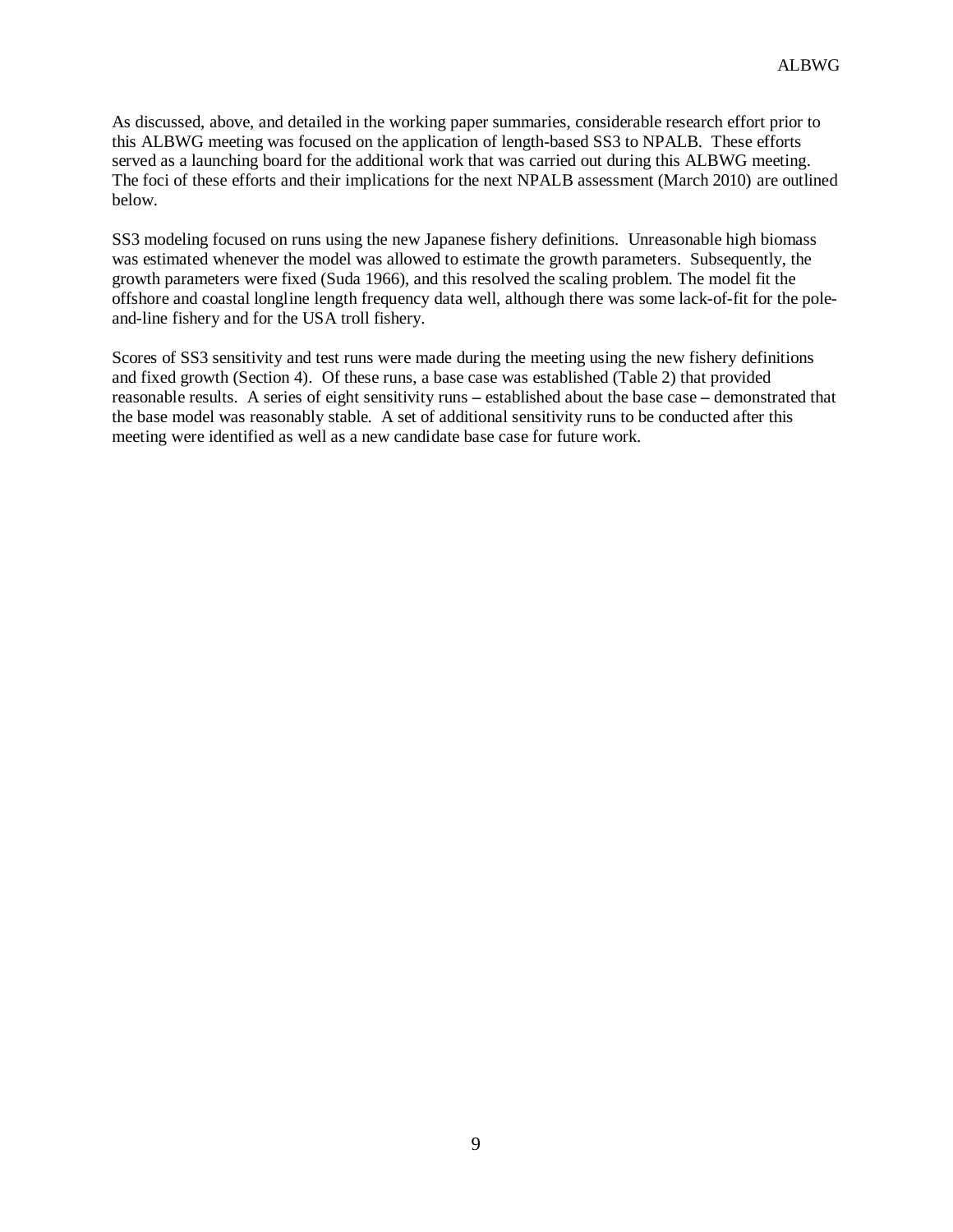**Table 2. Characteristics of the SS3 model configuration for the base case considered at this ALBWG meeting; the range of sensitivity cases examined; runs to consider in future work; and suggested future base case for further examination.** 

#### **BASE CASE**

- (i) Set M=0.3 and fix growth rates at Suda pars
- (ii) Set  $CV=0.10$  for length at max age; set  $CV=0.08$  for length at min age
- (iii) Set h=1 (steepness) to better correspond with the 2006 assessment
- (iv) Use more aggregate binning for large fish: /1cm 26-90cm / 2cm 90-100cm / 4cm > 100cm/
- (v) Use separate binning structure for the population /1cm 10-140cm/
- (vi) Use only 1 surface (Fishery 1)  $\&$  1 LL (Fishery 7) in setting equil catch  $\&$  for estimating equil F

(vii)Use n=10 as input eff sample size (all fisheries/all years); do not use variance adj on size

#### **SENSITIVITY RUNS**

- (viii) Set M=0.30 and estimate growth in SS3
- (ix) Set M=0.23 and fix growth at Suda pars
- (x) Use n=5,25,50 as input eff sample size (all fisheries/all years); do not use var adj on size
- (xi) Use only 1 surface (Fishery 5)  $\&$  1 LL fishery (Fishery 7) in setting equil catch and est equil F
- (xii)Use only 1 surface (Fishery 1)  $& 1$  LL fishery (Fishery 8) in setting equil catch and est equil F
- (xiii) For all dome-shaped LL fisheries, estimate selex for largest size bin (basecase fixed at zero)
- $(xiv)$  Set  $h=0.75$

l

#### **SUGGESTED RUNS TO CONSIDER AFTER THIS MEETING**

(xv)Use dummy fishery for equil period with

- a. selex fixed similar to VPA aggregate selex for mid-1960s
- b. catch set to the best total catch estimate for the pre-1966 period
- (xvi) To ensure that size comps do not dominate & (at least some) CPUE indices are influential
	- a. Do trial run with variance adjustment factor turned on
	- a. Based on trial run, develop relative input n that accounts for decadal changes in effective sample size and proper relative weighting among fisheries

---------------------------------------------------------------------------------------------------------------------------------

- b. Then do all further runs using these input n's and with variance adjustment factor turned off
- (xvii) Use more aggregate binning for samples : 2cm 26-100cm / 4cm >100cm
- (xviii) To reduce the overall number of bins, use separate sample binning structure for each fishery
- (xix) Many fisheries are seasonal delete their length composition or set eff sample size n=1 for fishery/seasons with small catch. Will need table of seasonal catch & size samples by fishery ---------------------------------------------------------------------------------------------------------------------------------

#### **SUGGESTED NEW BASE CASE FOR FUTURE EXAMINATION[1](#page-9-0) :**

 $(xx)$  Set M=0.3 and fix growth rates at Suda pars

- $(xxi)$  Set CV=0.10 for length at max age; set CV=0.08 for length at min age
- $(xxii)$  Set h=1 (steepness) to better correspond with the 2006 assessment
- (xxiii) Use more aggregate binning for large fish: /1cm 26-90cm / 2cm 90-100cm / 4cm >100cm/
- (xxiv) Use separate binning structure for the population /1cm 10-140cm/
- (xxv) Use only 1 surface (Fishery 5)  $\&$  1 LL (Fishery 8) in setting equil catch  $\&$  for estimating equil F
- (xxvi) Use n=10 as input eff sample size (all fisheries/all years); do not use variance adj on size
- (xxvii) For all dome-shaped LL fisheries, estimate selex for largest size bin (basecase fixed at zero)

<sup>-------------------------------------------------------------------------------------------------------------------------------</sup> 

<span id="page-9-0"></span> $1$  The WG recognizes that current fishery definitions and/or data may be reexamined during the period leading up to the October ALBWG meeting. Further, three additional years of data will become available. These new analyses and data may lead to different definitions of fisheries that improve model fits and performance. Other characteristics may also warrant revision. However, great care should be taken in making such changes so as not to negate the modelling progress from this meeting.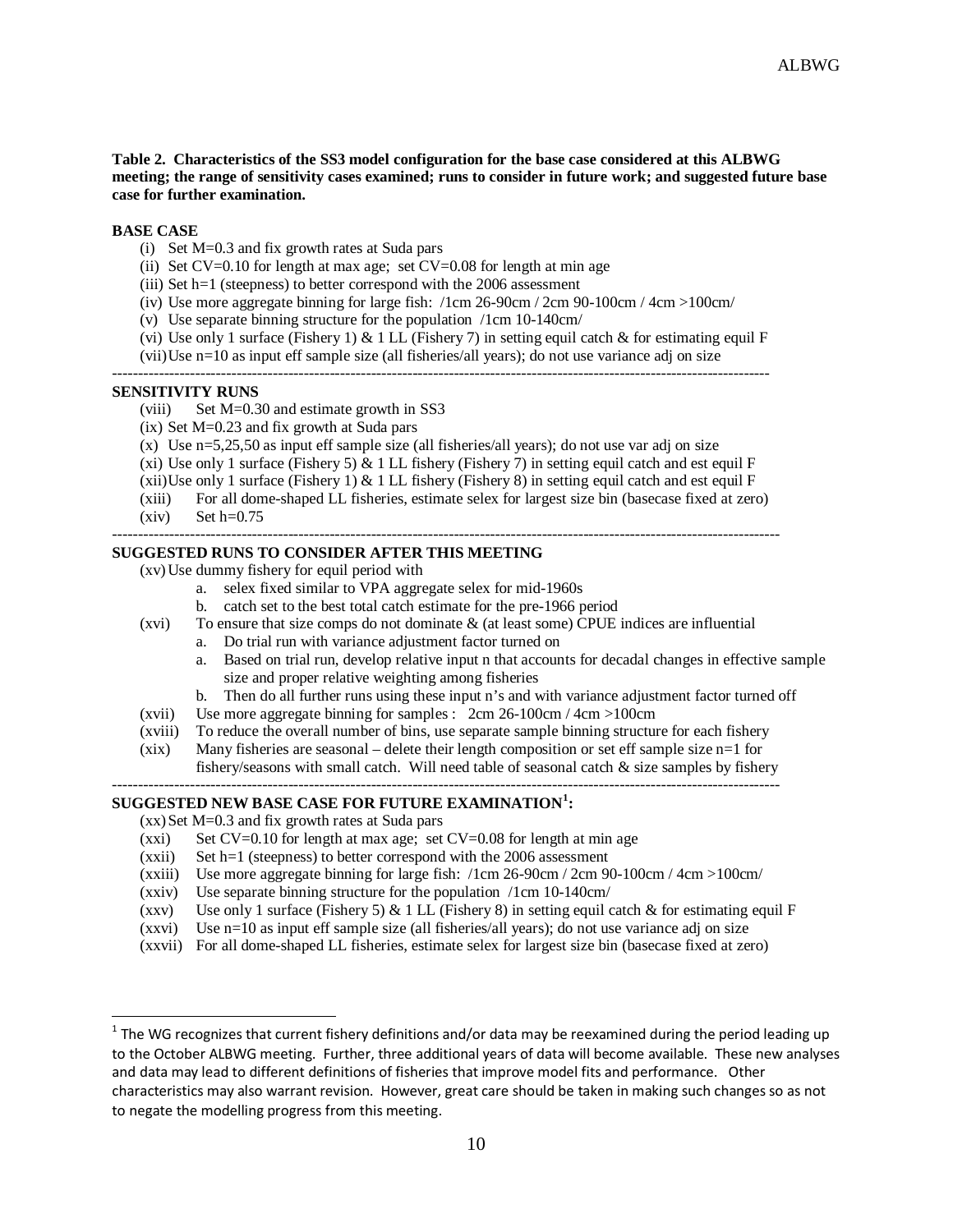### **6.0 ALTERNATIVE MODELLING APPROACHES**

At its July 2008 meeting, the ALBWG agreed (on a time available basis) to consider an alternative model (to SS3) developed by Martell et al. (2008). Unfortunately, it was not possible to complete the work prior to this meeting. However, the modelling should be presented at the October 2009 ALBWG meeting.

Z. Zhang presented **ISC/09/ALBWG/09.** The paper evaluated the accuracy and reliability of stock synthesis models fitted to simulated catch data using three alternative error distributions, normal, lognormal, and multinomial. They used published population parameter values and fishing mortality rates presented by Kimura (1996) to generate simulated catch-at-age data and fishing effort data. Bias of the estimation was examined by fitting a stock synthesis model to the generated data sets in a Bayesian fashion.

Consequences of using normal, lognormal or multinomial distribution to fitting the models rely on the amount of information used in the modeling. When age selectivity to the fishing gear was known, all estimators, in general, performed well with relatively small biases and low variances in errors, although the multinomial distribution performed more poorly than lognormal or normal distribution. When age selectivity was unknown, different distributions produce rather different outcomes. When age selectivity was to be individually estimated from the model, application of the commonly used log-normal distribution would likely greatly over-estimate the recruitment and biomass.

It was found that trends of relative abundances were better captured by using the normal distribution than using the lognormal or multinomial distribution in this case. In general, it appears that the normal distribution outperformed the other two distributions, although it is not usually used in the age-based structured models; but, when the age selectivity is unknown, models could be sensitive to the data. Variances were often higher for the most recent few years than for the earlier years.

#### Discussion

During discussions it was pointed out that high variance means a greater chance that recruitment and biomass to be erroneously estimated, even in cases where bias is small. The results indicate that population projections start a few years prior to the end of the time period to avoid the imprecision that could result from errors from misspecified distributions.

### **7.0 DECISIONS REGARDING MODELLING FOR THE 2010 ASSESSMENT**

#### **7.1** Overview

R. Conser presented an overview on the recent history of stock assessment methods that have been used for NPALB and Yukio Takeuchi presented a primer on the Stock Synthesis (Methot 2007) model.

The ADAPT-VPA statistical model has been used for NPALB assessments for more than ten years (Conser 1991; Porch 2003). ADAPT-VPA is a parsimonious model that is relatively straightforward to use. It runs quickly, allowing the use of computationally intensive statistical methods for estimating uncertainty, e.g., nonparametric bootstrap methods. However, ADAPT-VPA requires estimates of catchat-age (CAA) as input data. While CAA data are readily available for many fisheries with production age-reading programs (e.g., groundfish and small pelagics), CAA, based on annual hard-part ageing, are not available for NPALB or most other tunas. In previous assessments, CAA for NPALB has been estimated by transforming the catch-at-length (CAL) data into CAA using two methods: (i) modal progression for juveniles and (ii) the Multifan method for adults. In both cases, NPALB growth rates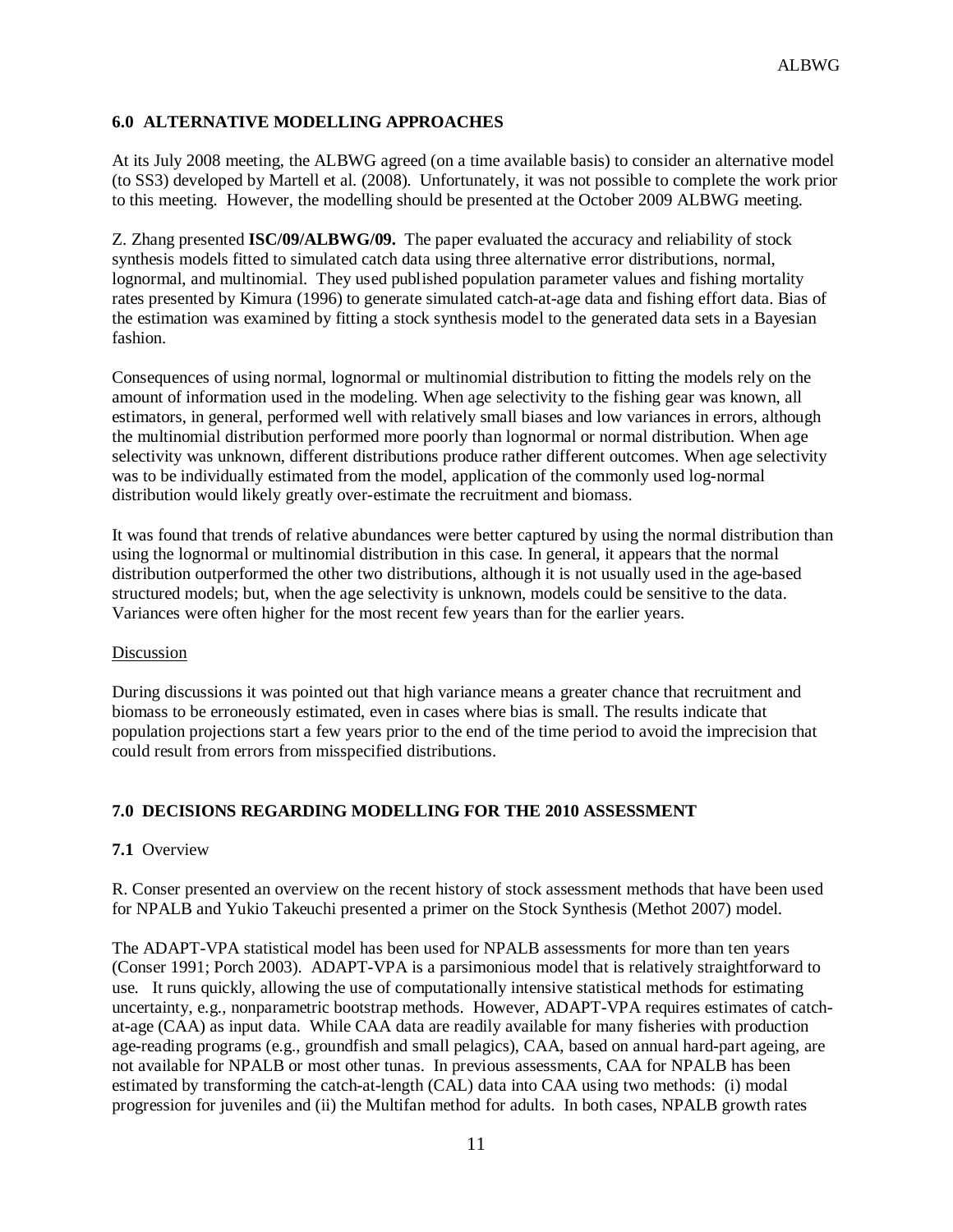were assumed to be those estimated by Suda (1966). For adults, this is strictly the case but for juveniles, Suda growth is merely used as guidance for the modal progression analysis.

The ALBWG has recognized for some time that it would be desirable to have an assessment method for NPALB that takes CAL as input (rather than CAA). Such assessment methods have been examined including a multi-year exploratory effort using Multifan-CL (Fournier et al. 1990) with the NPALB data. Over the past two years, Stock Synthesis v2 (SS2) has been explored -- primarily the age-based version which also requires CAA – as a transition from the ADAPT-VPA to the length-based SS2 (which takes CAL as input). This transition process was the focus of the ALBWG meeting held in March 2008. The work from that meeting showed that when configured similarly, age-based SS and ADAPT-VPA models produce generally similar results. Following the March 2008 meeting, members of the ALBWG focused on the applying the length-based SS2 model.

Stock Synthesis v3 (SS3) was released in February 2009. SS3 has new features that may be useful for the next NPALB assessment, e.g. ability to handle more general size frequency categories; more flexible natural mortality function; etc. The software and source code and freely available at [http://nft.nefsc.noaa.gov/.](http://nft.nefsc.noaa.gov/) In preparation for this meeting, members of the ALBWG have examined the performance of length-based SS3 using the NPALB data from the 2006 stock assessment (**ISC/09/ALBWG/05** and **ISC/09/ALBWG/06**).

#### **7.2** ALBWG Decisions on Modelling

After examination of scores of exploratory SS3 runs (see details in Section 5); followed by extended discussion, the ALBWG reached consensus on the following five modelling decisions.

- (i) SS3 has many new features that should prove useful for NPALB assessment. Furthermore, developer support for the earlier version of SS (SS2) will likely be minimal by the time the 2010 NPALB assessment is conducted. The ALBWG should use the new version of SS (SS3) for all further SS modelling.
- (ii) Length-based SS3 is a natural choice for NPALB assessment (over age-based SS3) in that its basic catch input is based on size composition rather than age composition. The SS results from the March 2008 ALBWG meeting coupled with those from this meeting (Section 5) support carrying out all further SS modelling using the length-based SS3 approach.
- (iii)While further refinement of the SS3 modelling is likely, preliminary SS3 modelling results using data from the 2006 assessment (Section 5) were promising and sufficiently well-behaved to justify using SS3 for the 2010 assessment.
- (iv) To ensure a smooth transition from the 2006 assessment, the ADAPT-VPA model should be used in conjunction with SS3 for the 2010 stock assessment. In addition to the data preparations needed for the SS3 modelling, three additional years of CAA (2006-08) will be required for all fisheries. It is anticipated, however, that additional work on CPUE will not be necessary. The CPUE indices developed for use with SS3 can also be used with ADAPT-VPA.
- (v) Some members of the ALBWG expressed interest in examining simpler models for the 2010 assessment, e.g., age-structured production models and/or biomass dynamics models. While the decisions, above, do not exclude such models from consideration, preliminary results from any additional modelling (using most current data) will need to be reviewed during the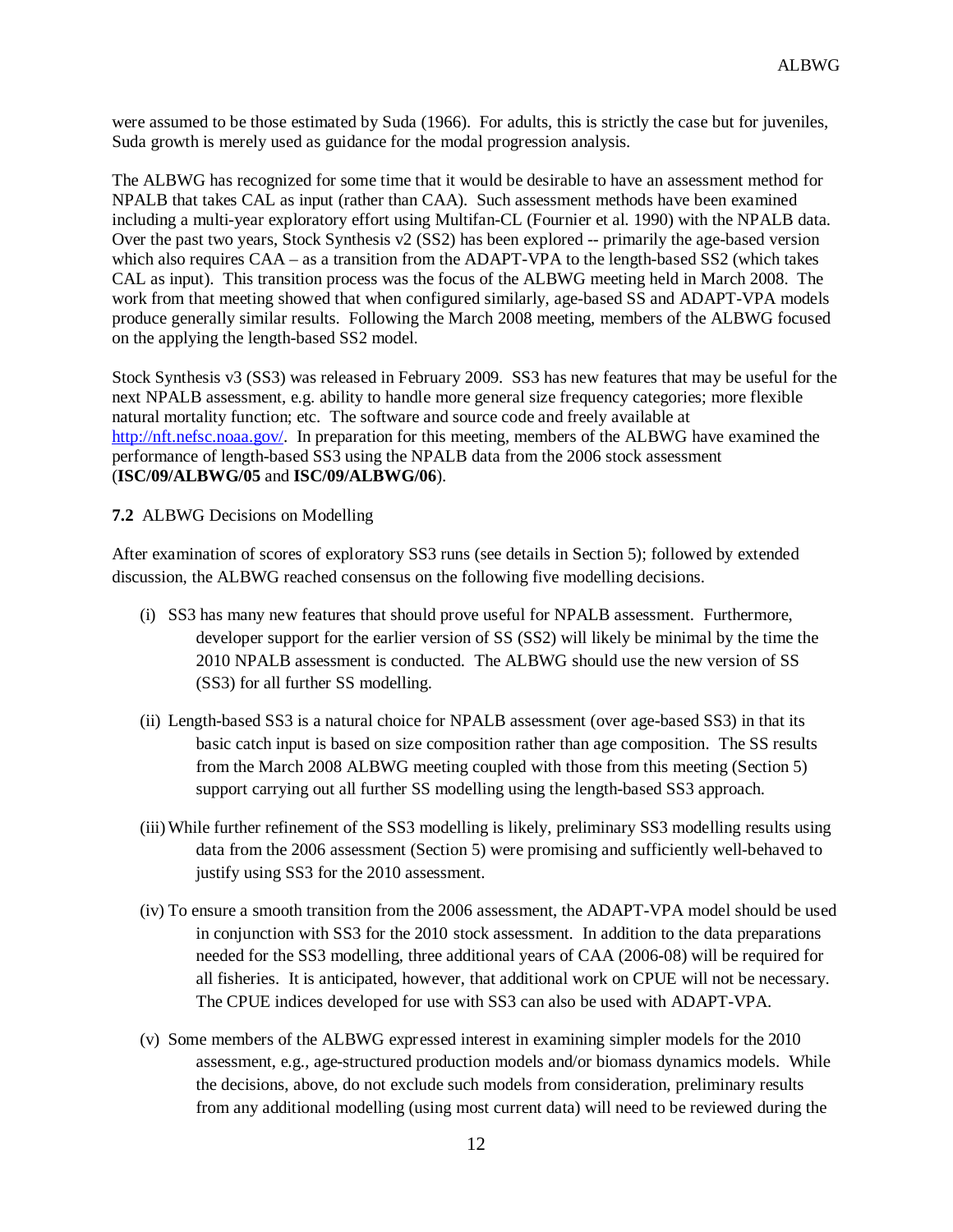October 2009 ALBWG meeting. Otherwise, it will not be practical to incorporate these models into the 2010 assessment process.

### **8.0 PLANNING FOR THE OCTOBER 2009 ALBWG MEETING AND REVIEW OF WORK ASSIGNMENTS**

**8.1** Updates needed to complete the fisheries data through 2008

- $\checkmark$  All of data such as catch, length and CPUE for input to SS3 should be submitted no later than (NLT) one month prior the first day of the October 2009 ALBWG meeting.
- $\checkmark$  The latest data year for the stock assessment will be 2008.
- $\checkmark$  The data will be created according to the fishery stratification determined in this workshop. Minor or major change of the stratification should be announced by e-mail to all of participants prior to the October meeting.
- $\checkmark$  Re-consideration of fishery definition can also be tried for the fisheries other than Japan, following the process done in Japanese fisheries in this meeting.
- $\checkmark$  Because the unit of catch data can be either in number or in weight in the current version of SS3, the unit of catch should be chosen by each fishery considering its naturally reported units.
- $\checkmark$  Historical length composition of albacore catch by Taiwanese longliners is recommended to be compared with that by Japanese longliners in the spatial resolution of 5x5 degree or appropriate spatial resolutions, if confidentiality issue is resolved.
- $\checkmark$  Catch at age for inputting ADAPT-VPA will also be prepared. Suda's growth curve will be used to estimate catch at age for longline data. No age-specific CPUE for inputting VPA is required.

### **8.2** Updates of NPALB vital rates

The WG discussed the need for updated information on growth, maturation, and natural rates of North Pacific albacore. The stock assessment has been conducted using growth information from Suda (1966). There is a strong need to update this information and in particular, estimates of growth curve parameters given that the potential use of stock synthesis as a length-based assessment model. The need for a maturity-at-length ogive is critical for accurately assessing the reproductive potential of the NPALB stock. Such maturity at size data could be gathered in conjunction with a growth study for efficient use of sampling resources. The need to reassess the natural mortality rate of NPALB was suggested by the difference between the current assumption of natural mortality of  $M=0.3$  and the range of M values implied by life history theory (M=0.225-0.275) considerations (Jensen 1996) based on the Suda (1966) growth curve and the maturity ogive used in the assessment. Overall, the WG believed it was important to establish an ongoing vital rate sampling and analysis plan to improve estimates of NPALB life history parameters for stock assessment.

The ALBWG was made aware of promising research on NPALB age and growth at the National Taiwan University ( NTU). It is hoped that these research results will be presented to the ALBWG in October 2009.

**8.3** Updates of standardized CPUE indices

- $\checkmark$  The standardized CPUE should be updated up to 2008, as possible, for each fishery.
- $\checkmark$  Standard errors for the every estimated CPUE will also be provided as for the input to SS3.
- $\checkmark$  All fishery specific problems should be identified. For example, targeting for Taiwanese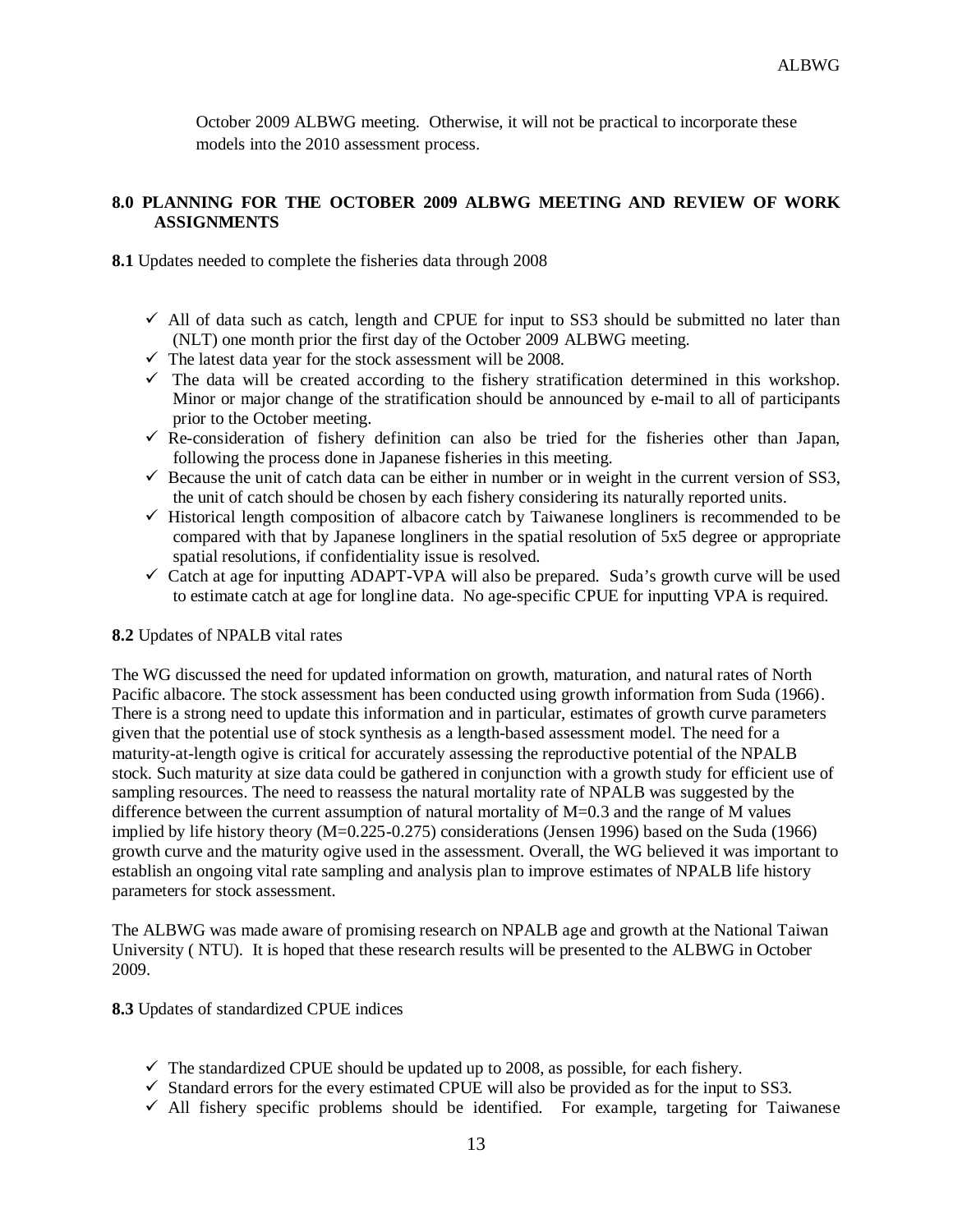longliners; excess zero catch and fluctuated trends of CPUE for Japanese pole and line fishery; rapid increases and decreases of CPUEs in Japanese longliners; etc.

### **8.4** Review of decisions regarding SS3 model structure

The ALBWG spent considerable time and effort on developing revised fishery definitions for stock assessment. This effort was considered to be successful because the revised fishery definitions appeared to improve the ability of the SS3 model to fit fishery observations. The WG also considered the issue of estimation of albacore growth parameters in SS3. Initial models runs suggested that there might be a mismatch between the Suda (1966) growth curve and the observed fishery catch-at-length data. However, after the revised fishery definitions were incorporated into the SS3 data structure, the model fits to the fishery data were improved using the Suda growth curve. Overall, the WG arrived at a preliminary SS3 base model using preliminary data that incorporated the revised fishery definitions and which was relatively robust to departures from model assumptions as evidenced by a suite of sensitivity analyses.

#### **8.5** Software for stock projections

The WG discussed the application of stock projections to provide management advice for NPALB. The WG consensus was that the SS3 projection options would not be adequate for stock projections for NPALB because of the inability to analyze the probability of achieving NPALB biological reference points in a stochastic simulation approach. The WG group concluded that there were three viable options for conducting stochastic stock projections; an R-based method used for Pacific bluefin tuna, an agestructured projection module from the NOAA Fisheries Assessment Toolbox, and an existing method used for albacore in the most recent stock assessment. The WG noted that all three methods needed some form of revision to be acceptable methods for the NPALB assessment.

#### **8.6** Software for biological reference point estimation

The WG noted that the SS3 model was not configured to calculate biological reference points for North Pacific albacore. As a result, the WG concluded that it would be important to develop some software to estimate the biological reference points adopted by the Northern Committee. It was also noted that algorithms to conduct for such analyses had already been developed to a large extent in the most recent stock assessment.

#### **8.7** Data submission deadline

The ALBWG agreed to submit all data no later than one month prior to the start of the 6-14 October 2009 ALBWG meeting, i.e., by **6 September 2009**. Should it be necessary to modify dates for the October meeting, the data submission deadline will be adjusted so as to retain the one month buffer. All SS3 input data (quarterly catch and size data by fishery; annual CPUE indices and their standard errors) should be emailed to Hui-Hua Lee prior to the deadline. She will prepare an SS3 data file and distribute to all ALBWG members for verification. Once finalized, this data file will then serve a common baseline for the SS3 runs that will be made prior to the October meeting. Similarly, all ADAPT-VPA input data (annual catch-at-age by fishery; annual CPUE indices and their standard errors) should be emailed to Koji Uosaki prior to the deadline. He will prepare an ADAPT-VPA data file and distribute to all ALBWG members for verification. Once finalized, this data file will then serve a common baseline for the ADAPT-VPA runs that will be made prior to the October meeting.

In most cases, the data needed for alternative modelling (Section 6) will be contained in the SS3 data file and NPALB Landings Table. The latter will be developed at the July ALBWG meeting. Should any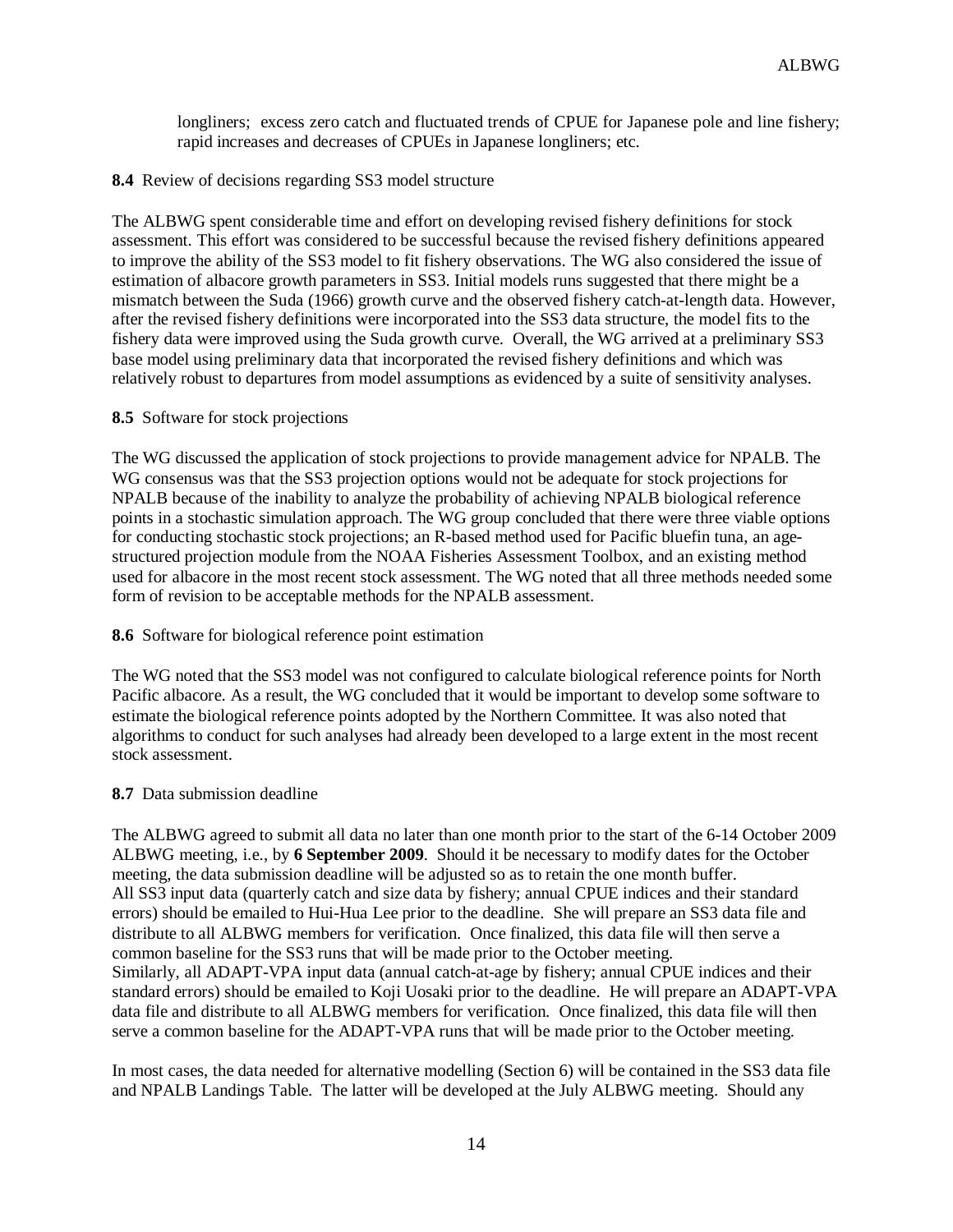additional data be necessary, it should be identified in July and should be submitted by the data deadline, given above.

### **9.0 UPDATE MINIMUM SSB REFERENCE POINTS BASED ON NC DECISIONS**

At the Northern Committee (NC) meeting (September 2008), the NC agreed an interim management measure for NPALB, namely to maintain the spawning stock biomass above the average of the ten historically low years (ATHL) during the assessment period (with probability greater than 50%). The associated F-based reference point (F<sub>SSB-ATHL</sub>) was not estimated in the last (2006) stock assessment. This estimate needs to be provided to the ISC Plenary in July 2009. In this section, the minimum SSB work was discussed by the ALBWG and the  $F_{SSB-ATHL}$  estimates were agreed.

R. Conser reviewed the conceptual work on minimum SSB reference points (SSB<sub>min</sub>) that the ALBWG has carried out over the past several years (**ISC/09/ALBWG/INFO-3**). Much of this work was motivated by fishery managers' requests for NPALB limit reference points that would ensure with reasonable probability that SSB would not decline below the historically observed levels. Following the same algorithm used in conjunction with the 2006 stock assessment, the NC agreed reference point estimate was  $F_{SSB-ATHL} = 0.72 \text{ yr}^{-1}$ .

Koji Uosaki presented **ISC/09/ALBWG/07**. The Northern Committee Fourth Regular Session in 2008 adopted an interim management objective for the North Pacific albacore, specifically, to maintain the spawning stock biomass above the average level of its 10 historically lowest points. F-based reference points, i.e. Fs that maintain SSB above the threshold level were calculated in response to the new interim management objective. This work is based on the SSB estimates and future projection of SSB obtained from the result of the 2006 stock assessment for the North Pacific albacore. As the result, the reference points at probability level of 50% for the projection period 2006-2010 (5 years) was 1.13 and was 0.74 for the projection period 2006-2030 (25 years).

### **Discussion**

The small difference in  $F_{SSB-ATHL}$  estimates (for the 25-year projection period) from the two presentations (0.72 vs 0.74) are due to (i) slightly different algorithms and (ii) different computer codes used to implement the **ISC/09-1/ALBWG/INFO-3** algorithm.

The shorter term projections provided in **ISC/09-1/ALBWG/07** provide additional information to managers regarding the transient effects of recent year-classes on SSB. For the 2010 stock assessment, both short-term and long-term projection period should be provided.

### **10.0 UPDATE ON BIOLOGICAL RESEARCH NEEDS**

At its July 2008 meeting, the ALBWG developed a proposal for the biological research needed to update and improve the assessment (Appendix 4 of the Report of ALBWG Workshop, July 2008, Takamatsu). An ISC follow-up meeting on biological research needs – chaired by Chang and Holmes –will be held 28- 30 May 2009 in Pusan, Korea. At this meeting, the ALBWG discussed updates or modifications to its July 2008 proposal.

The objectives of ISC Biological Research Working Group (BRWG) meeting in May 2009 are (1) to coordinate the inputs from WGs to produce a multispecies sampling scheme, which identifies temporal/spatial/fleet proxies for sampling all species and plans for obtaining samples from areas not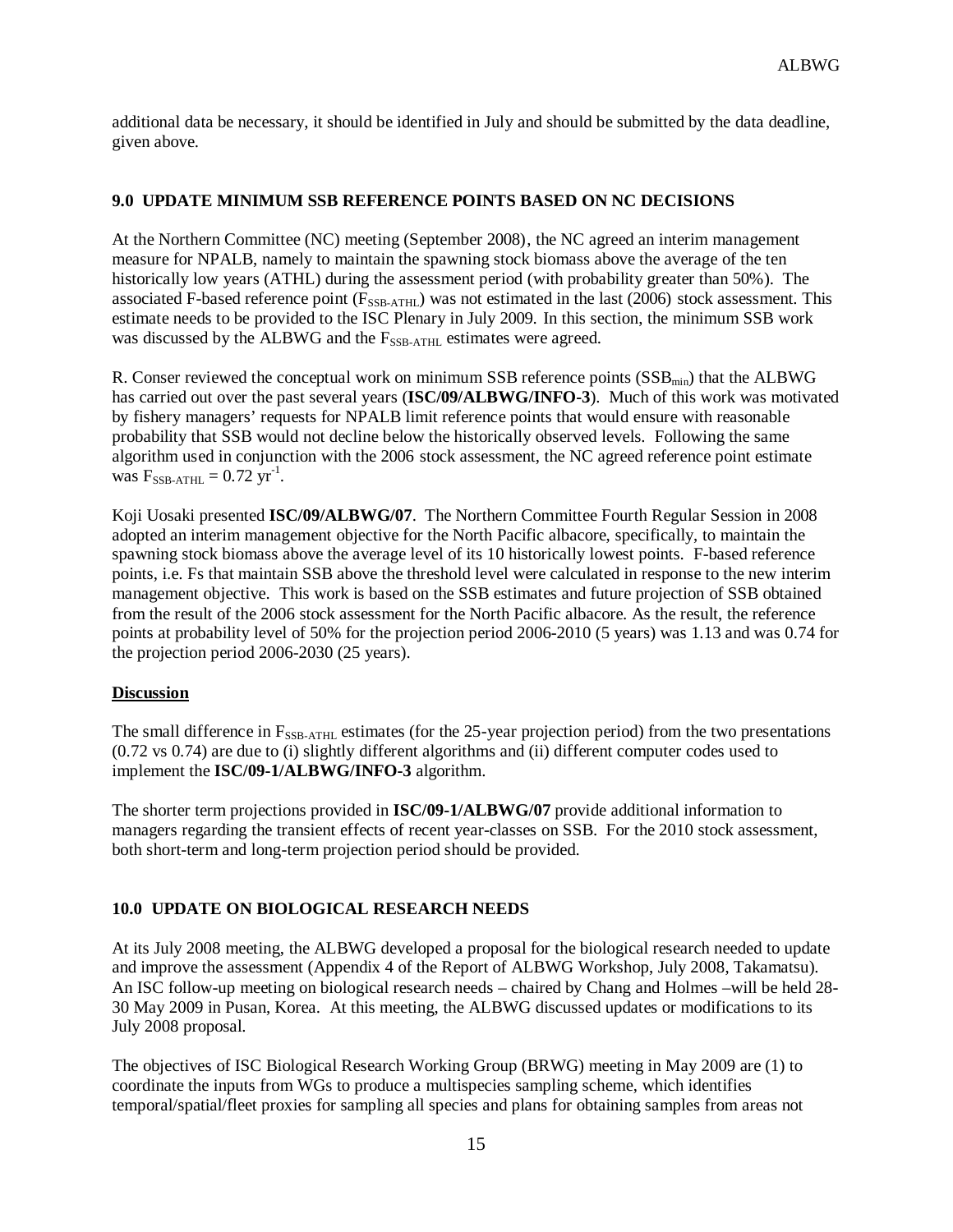currently covered by existing programs, and (2) to identify, approximately, the additional costs to obtain the required data over and above the costs of existing sampling programs.

The ALBWG's proposal for the biological research takes into account the characteristics of highly migrated species, namely, that samples should be collected from the multi nation fisheries with broad timing (seasonality) and spatially distribution. The proposed budget for the sampling included transferring fish from field to the laboratory, slide preparation at laboratory, and other additional costs.

After additional discussion of the proposal, participants felt that it is not necessary to modify the body of the ALBWG proposal. However, the proposed costs do require updating based on new information that better estimates the cost of laboratory processing of specimens, e.g., the unit cost for slide preparation for both otoliths and gonads.

A task group of ALBWG members was established to modify the cost estimates and to prepare national fisheries for the ISC BRWG meeting in May 2009. Further, a few members of this task group will participate in the BRWG meeting. Japan – K. Uosaki (Lead); USA – J. Childers; Chinese-Taipei – C. Y. Chen; E. Chang

Canada – J. Holmes

### **11.0 COLLABORATION WITH WCPFC-SC ON NPALB AND SPALB ASSESSMENTS**

The WCPFC SC4 Report recommended collaborative work on NPALB and SPALB stock assessment. The wording is somewhat unclear but the collaboration could potentially range from the ALBWG participating in SPALB assessments (and vice versa); to carrying out joint pan-Pacific albacore assessments. In this section the ALBWG discussed the potential costs and benefits of such collaboration.

While it appears premature to engage in modelling efforts that would encompass both NPALB and SPALB in a single stock assessment effort, the ALBWG is encouraged by the WCPFC-SC statement regarding the benefits of sharing assessment experience on these two stocks. For more than a decade, the ALBWG has encouraged SC/SPC scientists to participate in the ISC ALBWG meetings – a transparent process in which the stock assessments are carried out. If travel funding is available, some members of the ISC ALBWG would be willing to participate in a similar assessment process for SPALB.

#### **12.0 ISC POLICY ON DISTRIBUTING WORKING GROUP DOCUMENTS**

The independent review of WCPFC science (by MRAG) recommended that the ISC WG working papers be made publicly available via the ISC website. Implementing this recommendation would require a change in current ISC policy. The issue will be taken up by the ISC Plenary in July 2009. The ALBWG discussed the issue at this meeting.

Y. Takeuchi, chair of ISC PBFWG, summarized the discussion made during December 2008 PBFWG meeting. The PBFWG concluded the current presumption not to make working papers publicly available should be reversed. That is the current ISC policy on distributing WG documents, which does not allow access to WG documents without authors permission, should be altered to a policy which allows access unless the author states otherwise. Since the ISC does not have an administrative Secretariat, there may be some difficulties in tracking access to individual working papers (i.e., whether authors have negated the default permission).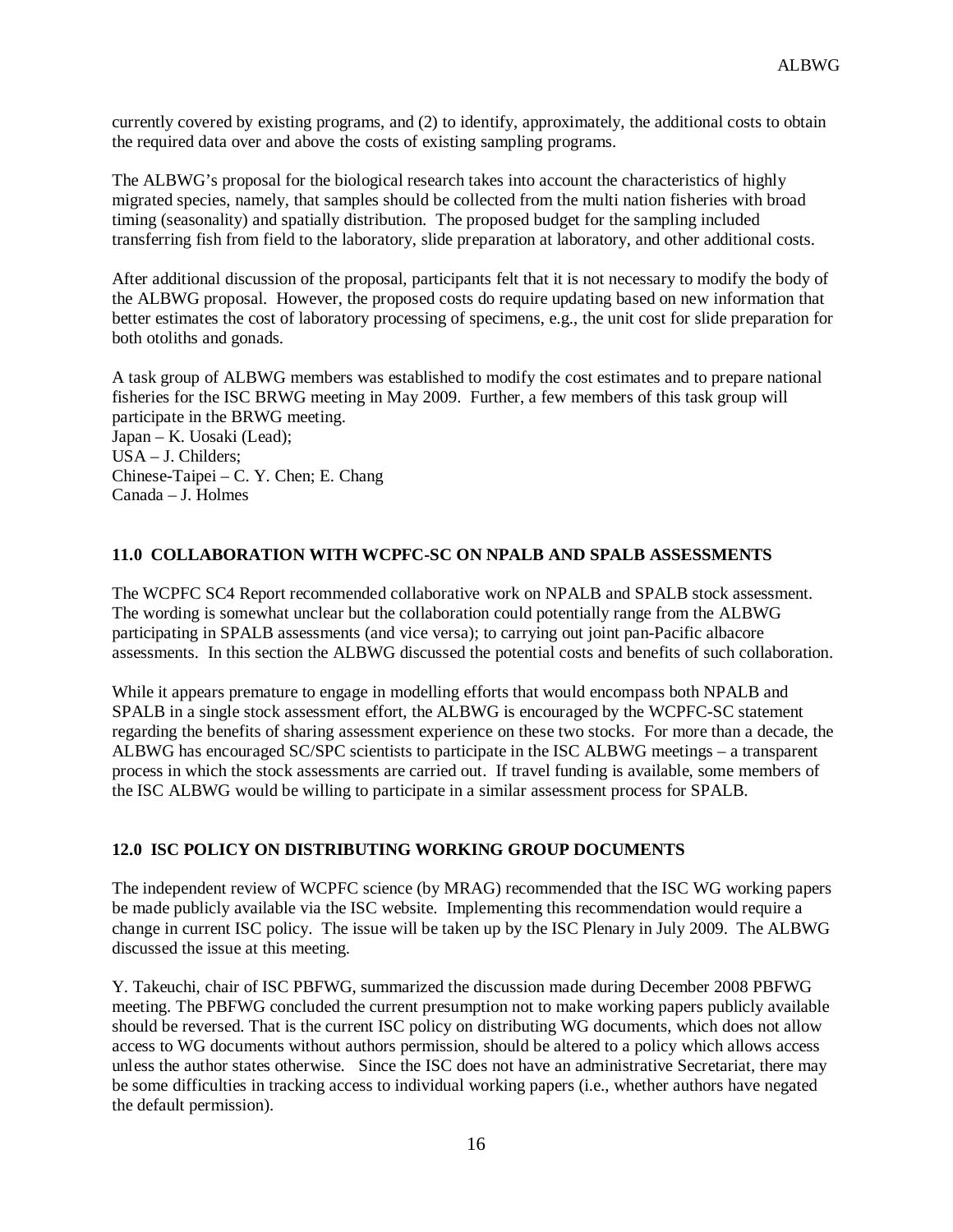The ALBWG discussed several alternatives from endorsing the PBFWG recommendations to intermediate policies such as placing document lists on the ISC web site with each author's contact information (each author would then decide availability). The ALBWG also discussed when WG documents should be made available, e.g., immediately following each WG meeting; after the annual ISC Plenary meeting; or other timing. ISC Chair stressed the importance of transparency in the ISC process.

The ALBWG suggests that in order to foster transparency, the ISC policy regarding public availability of its WG documents should be revised to include the following features;

- (i) Working papers that are critical to the conclusions and/or consensus reached during a WG meeting should be made available. Public availability of other working papers could be left to the discretion of the lead author.
- (ii) The WG Chair should decide which papers were critical. A list of these papers should appear in each WG report.
- (iii)Authors of critical working papers should have two options for making their papers available:
	- a. the full paper could appear on the ISC website for downloading; or
	- b. only the title and author's contact information would appear on the ISC website. In this case, the author would be obligated to send the paper in a timely manner to all requestors.

### **13.0 FUTURE MEETING SCHEDULE OF THE ALBWG**

- a) ISC Biological Research WG (Pusan, Korea / 28-30 May 2009). Several members of the ALBWG participated
- b) Two-day ALBWG meeting in conjunction with ISC Plenary (8-9 July 2009)
- c) Full ALBWG meeting (6-14 October 2009); venue TBD
- d) ALBWG stock assessment meeting (16-23 March 2010) venue TBD (possibly Japan). A small modelling subgroup may meet 9-15 March 2010 at the same location. Some flexibility (a bit earlier in March) may be possible depending on the availability of ALBWG members and requests from RMFOs.

### **14.0 SELECTION OF NEW CHAIR OF THE ALBWG**

The current ALBWG Chair will step down immediately following this meeting. The ALBWG discussed two options for selecting a new chair.

- (i) For continuity, it may be desirable to elect a new chairman at this ALBWG meeting. The new chair could then engage immediately in planning for the July ALBWG meeting as well as the ISC Biological Research WG meeting in May.
- (ii) Alternatively, the election could be held during the upcoming ALBWG meeting in July 2009. More ALBWG members are likely to attend the July meeting – providing a broader opportunity for input on the next chair. Further, the time prior to the July meeting could be used to better vet potential candidates.

After discussing the options, the ALBWG decided to postpone the election of a new chair until the July 2009 ALBWG meeting.

### **15.0 OTHER MATTERS**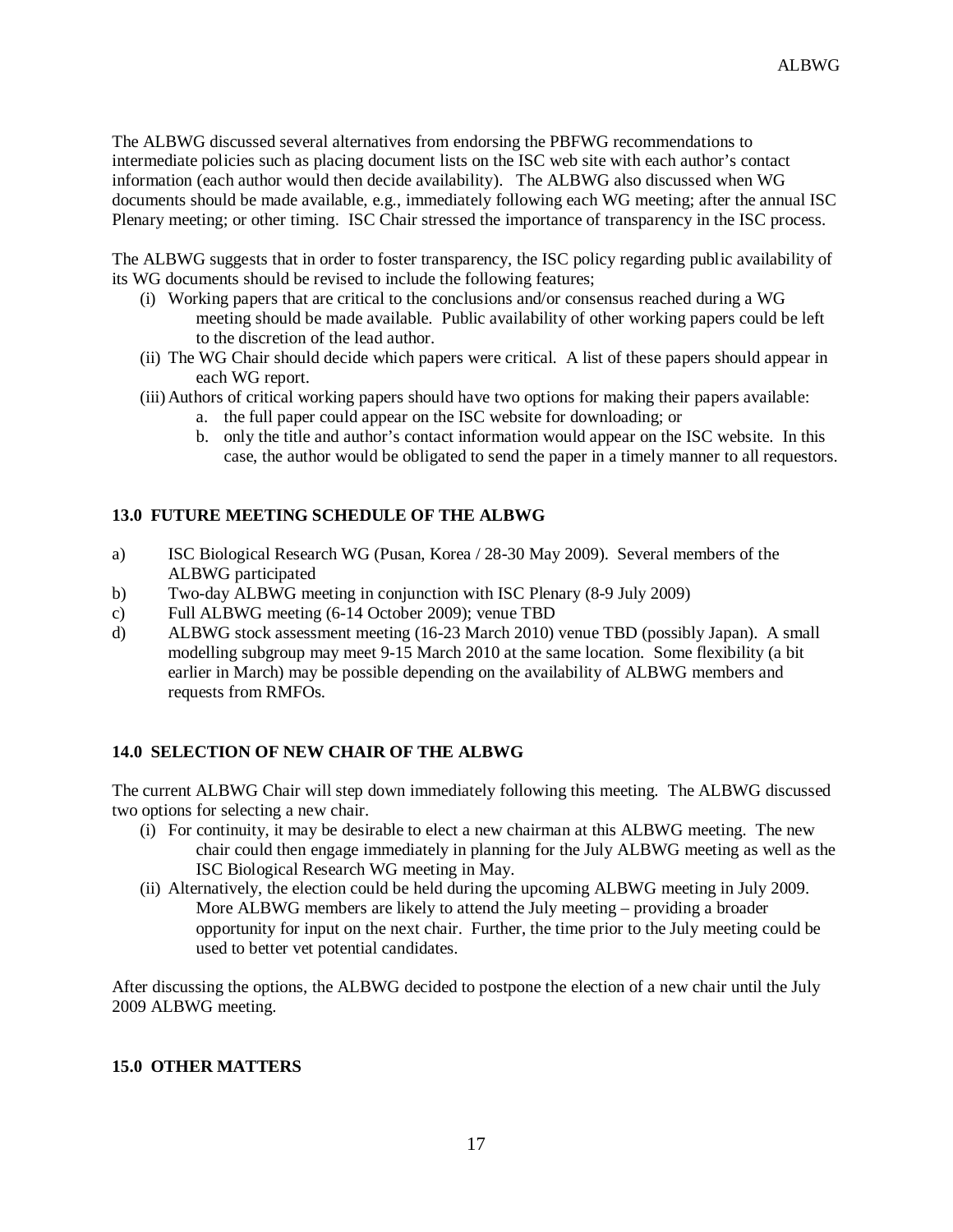G. Ishimura informally briefed the ALBWG regarding ongoing economic studies on NPALB and other tunas. The ALBWG recognizes that fishing activities (including the characteristics of fishing effort) are often driven by economic considerations and the incentives to fish. Economic data collection and analyses of NPALB fisheries could contribute greatly to effective NPALB assessment and management. It may be desirable to initiate data collection for NPALB vessel operations and for market analyses.

### **16.0 ADOPTION OF REPORT AND CLOSURE**

**16.1** Procedure for clearing the report

A draft of the entire report was reviewed by the ALBWG prior to adjournment of the WG meeting. After the WG meeting, the Chair distributed a second draft of the report via email for review, comment, and approval by the participants. Subsequently, the Chair evaluated suggested revisions, made final decisions on content and style, and provided the report for ISC9 Plenary review.

#### **16.2** Acknowledgments

ALBWG participants collectively thanked the hosts (National Research Institute of Far Seas Fisheries and staff) for their hospitality and overall meeting arrangements, which served as the foundation for meaningful scientific discussion and a successful meeting.

#### **16.3** Adjournment

The ALBWG meeting was adjourned at 17:00 on 21 April 2009.. The chairperson (Ray Conser) thanked all of the participants for their attendance and contributions and finally, stressed to National Coordinators the need to maintain ongoing communication concerning scientific data exchange and research results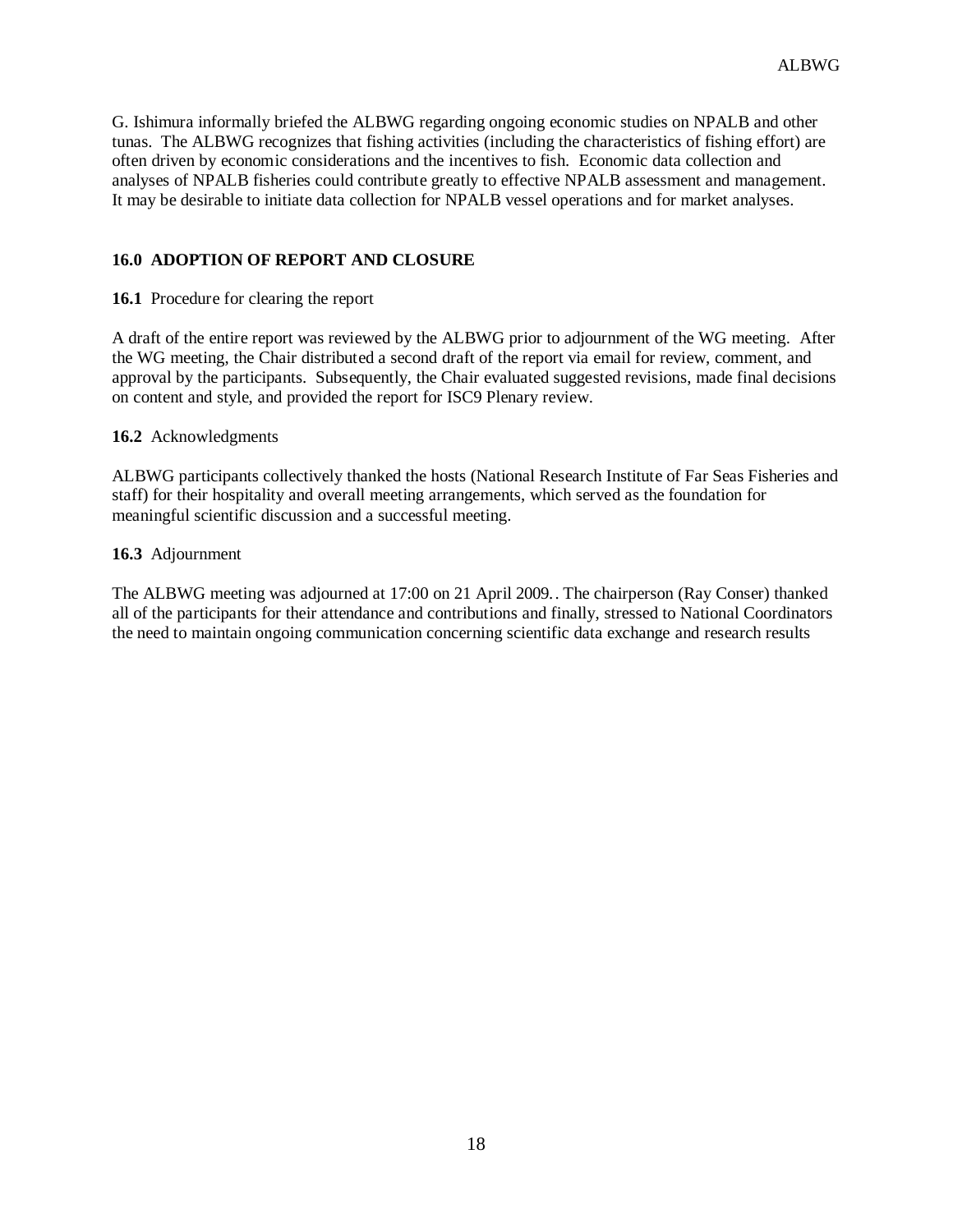### **17.0 REFERENCES**

Conser R.J., P. R. Crone, S. Kohin, K. Uosaki, M. Ogura, and Y. Takeuchi. 2006. Preliminary Research Concerning Biological Reference Points Associated With North Pacific Albacore Population Dynamics and Fisheries. Paper ISC-ALBWG/05/06 in Report of the ISC Albacore Working Group Meeting (2005). NOAA/NMFS/SWFSC, 8604 La Jolla Shores Dr., La Jolla, CA 92037, USA, November 28-December 2, 2005. 31 p.

International Scientific Committee for Tuna and Tuna-like Species in the North Pacific Ocean (ISC). 2007. Annex 5: Report of the albacore working group workshop (November 28-December 5, 2006, Shimizu, Japan) in Report of the Seventh Meeting of the International Scientific Committee for Tuna and Tuna-like Species in the North Pacific Ocean, Plenary Session. Busan, S. Korea, July 25-30, 2007. 53 p.

Jensen, A. 1996. Beverton and Holt life history invariants result from optimal trade-off of reproduction and survival. Can. J. Fish. Aquat. Sci. 53:820-822.

Martell et al. 2008. Canadian Journal of Fisheries and Aquatic Sciences, 65: 1586-1600

Methot, R. D. 2007. User manual for the integrated analysis program Stock Synthesis 2 (SS2): Model version 2.00c (March 26, 2007). NOAA Fisheries, Northwest Fisheries Science Center, 2725 Montlake Blvd. East , Seattle, WA 98112. 84 p.

Otter Research Ltd. 2001. An introduction to AD Model Builder (Version 6.0.2) for use in nonlinear modeling and statistics. Otter Research Ltd., Sidney, B.C., Canada. 202 p.

Porch, C. E. 2003. VPA-2BOX: User's guide (Version 3.01). Sustainable Fisheries Division Contribution SFD-01/02-151, Southeast Fisheries Science Center, 75 Virginia Beach Dr., Miami, FL 33149, USA. 69 p.

Stocker, M. 2006 (editor). Report of the ISC – Albacore Working Group Stock Assessment Workshop. National Research Institute of Far Seas Fisheries, 5-7-1, Orido, Shimizu-ku, Shizuoka 424-8633 Japan, November 28-December 5, 2006. Paper available from NOAA/NMFS/SWFSC, 8604 La Jolla Shores Dr., La Jolla, CA, 92073. 72p.

Suda, A. 1966. Catch variations in the North Pacific albacore VI. The speculation about influence of fisheries on the catch and abundance of the albacore in the north-west Pacific by use of some simplified mathematical models (continued paper - I). Rep. Nankai Reg. Fish. Res. Lab. 24:1-14.

Suda, A and Y. Warashina. 1961. Some consideration on factor of albacore in the North West Pacific, especially on differences between albacore caught by longline and pole and line methods. Rep. Nankai Reg. Fish. Res. Lab. 13:21-34.

Ueyanagi, S. 1957. Spawning of the albacore in the Western Pacific. Rep. Nankai Reg. Fish. Res. Lab. 6:113-124.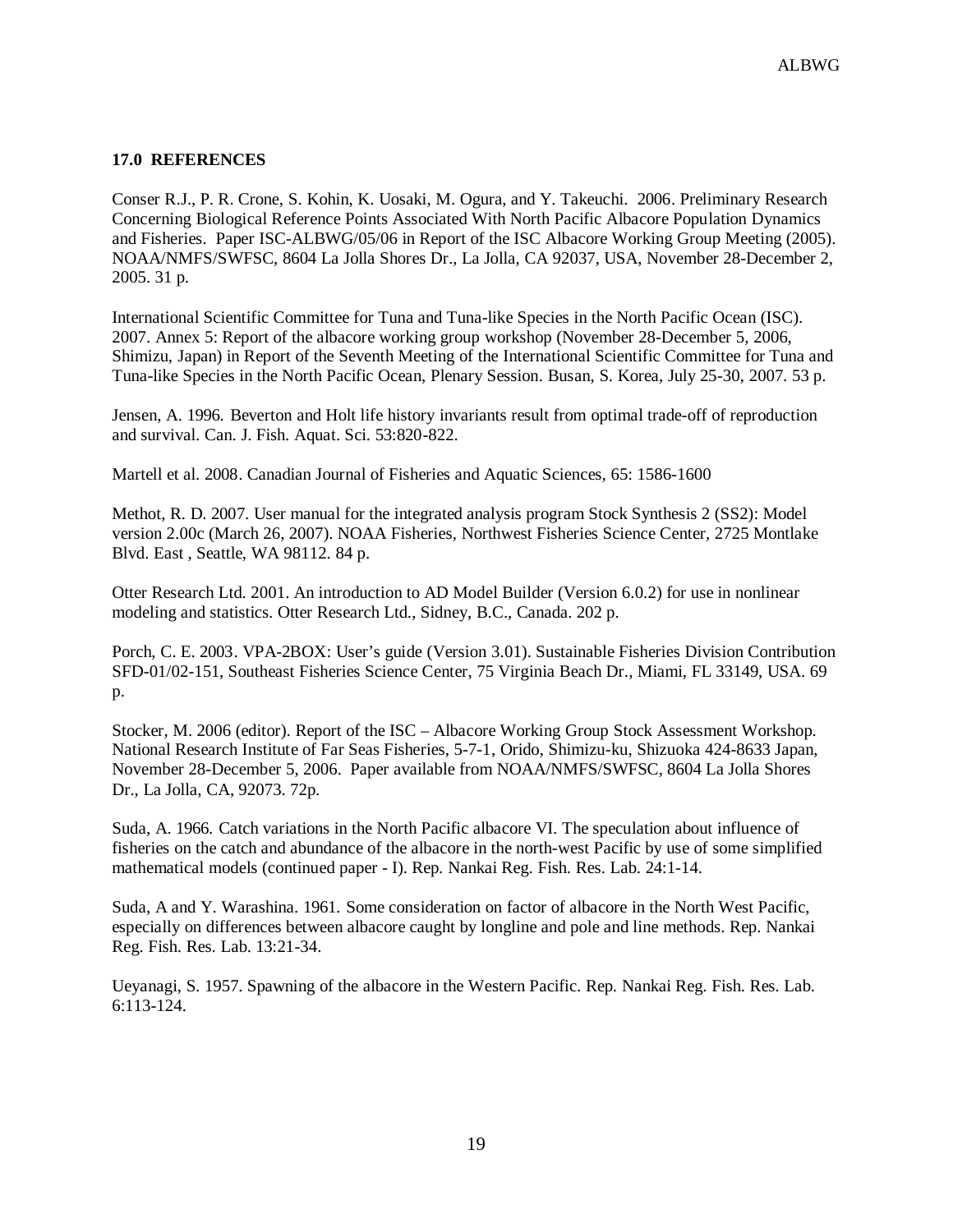### **Appendix 1**

#### **List of Participants**

#### **Canada**

Zane Zhang Pacific Biological Station Fisheries and Oceans Canada 3190 Hammond Bay Road, Nanaimo, British Columbia, Canada V9T 6N7 1-250-756-7000, (fax) 1-250-756-7053 [Zane.Zhang@dfo-mpo.gc.ca](mailto:Zane.Zhang@dfo-mpo.gc.ca)

#### **Chinese-Taipei**

Chen, Chiee-Young National Kaohsiung Marine University Department of Marine Environmental Engineering No. 142, Hai-Chuan Road, Kaohsiung 886-07-365-1481, (fax) 886-07-368-1210 [chency@mail.nkmu.edu.tw](mailto:chency@mail.nkmu.edu.tw)

### **Japan**

Hitoshi Honda National Research Institute of Far Seas Fisheries 5-7-1 Orido, Shimizu, Shizuoka, Japan, 424- 8633 81-54-336-6034, (fax) 81-54-335-9642 hhonda@affrc.go.jp

Momoko Ichinokawa National Research Institute of Far Seas Fisheries 5-7-1 Orido, Shimizu, Shizuoka, Japan, 424- 8633 81-54-336-6039, (fax) 81-54-335-9642 ichimomo@fra.affrc.go.jp

Gakushi Ishimura Center for Sustainability Science Hokkaido University Kita 9 Nishi 8 Kita-ku, Sapporo, Hokkaido, Japan, 060-0809 81-22-706-4535, gakugaku@sgp.hokudai.ac.jp

Mikihiko Kai National Institute of Far Seas Fisheries 5-7-1 Orido, Shimizu, Shizuoka, Japan, 424- 8633 81-54-336-6039, (fax) 81-54-335-9642 kaim@affrc.go.jp

Ai Kimoto National Institute of Far Seas Fisheries 5-7-1 Orido, Shimizu, Shizuoka, Japan, 424- 8633 81-54-336-6047, (fax) 81-54-335-9642 aikimoto@affrc.go.jp

Hidetada Kiyofuji National Institute of Far Seas Fisheries 5-7-1 Orido, Shimizu, Shizuoka, Japan, 424- 8633 81-54-336-6037, (fax) 81-54-335-9642 hkiyofuj@affrc.go.jp

Takayuki Matsumoto National Research Institute of Far Seas Fisheries 5-7-1 Orido, Shimizu, Shizuoka, Japan, 424- 8633 81-54-336-6037, (fax) 81-54-335-9642 matumot@affrc.go.jp

Naozumi Miyabe National Research Institute of Far Seas Fisheries 5-7-1 Orido, Shimizu, Shizuoka, Japan, 424- 8633 81-54-336-6022, (fax) 81-54-335-9642 miyabe@fra.affrc.go.jp

Hideki Nakano National Research Institute of Far Seas Fisheries 5-7-1 Orido, Shimizu, Shizuoka, Japan, 424- 8633 81-54-336-6032, (fax) 81-54-335-9642 hnakano@fra.affrc.go.jp

Miki Ogura National Research Institute of Far Seas Fisheries 5-7-1 Orido, Shimizu, Shizuoka, Japan, 424- 8633 81-54-336-6042, (fax) 81-54-335-9642 ogura@fra.affrc.go.jp

Kazuhiro Oshima National Research Institute of Far Seas Fisheries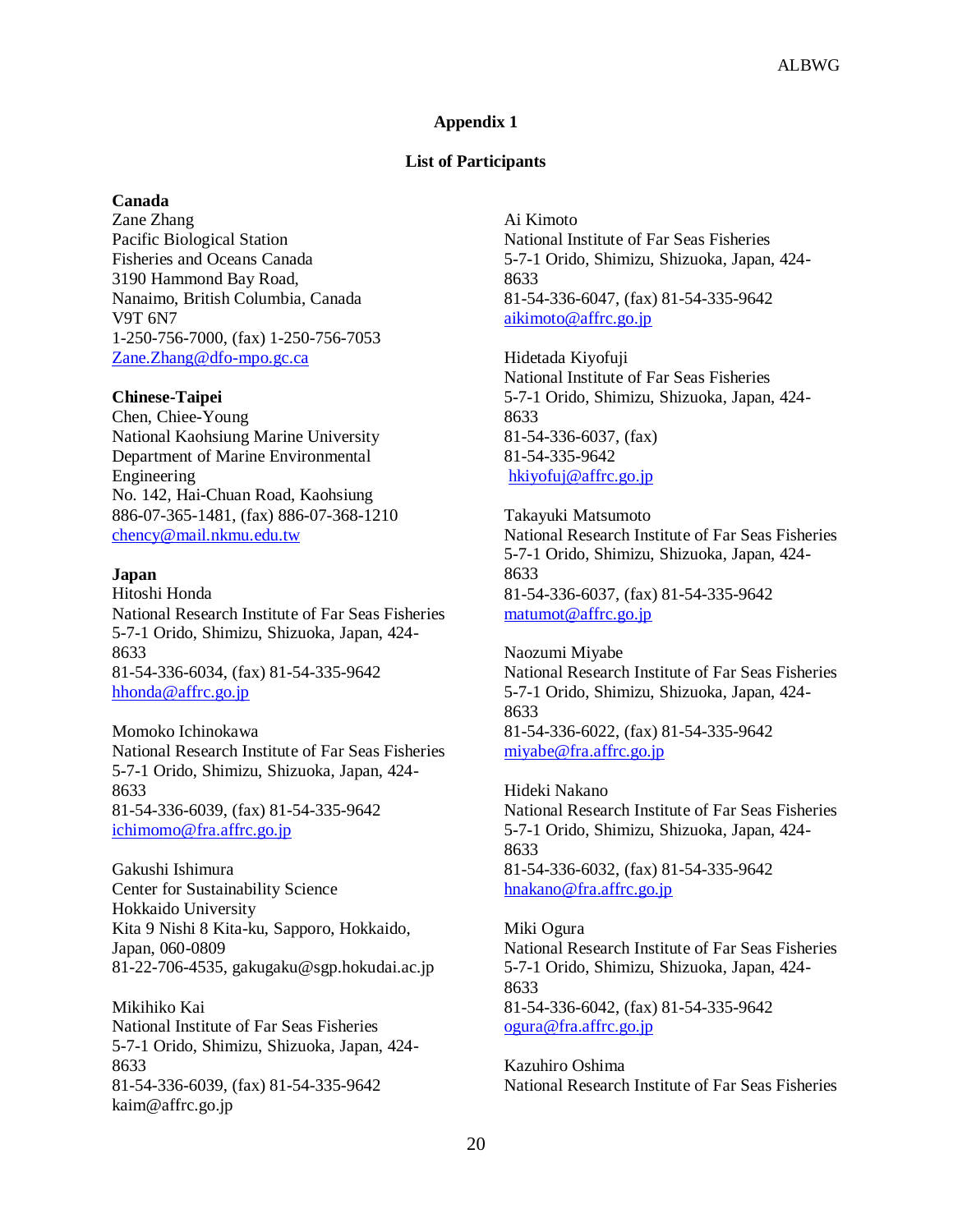5-7-1 Orido, Shimizu, Shizuoka, Japan, 424- 8633 81-54-336-6034, (fax) 81-54-335-9642 oshimaka@affrc.go.jp

Yukio Takeuchi National Research Institute of Far Seas Fisheries 5-7-1 Orido, Shimizu, Shizuoka, Japan, 424- 8633 81-54-336-6039, (fax) 81-54-335-9642 yukiot@fra.affrc.go.jp

Koji Uosaki National Research Institute of Far Seas Fisheries 5-7-1 Orido, Shimizu, Shizuoka, Japan, 424- 8633 81-54-336-6044, (fax) 81-54-335-9642 uosaki@affrc.go.jp

### **United States**

Jon Brodziak NOAA/NMFS PIFSC 2570 Dole Street Honolulu, HI 96822-2396 1-808-983-2964, (fax) 1-808-983-2902 [Jon.Brodziak@noaa.gov](mailto:Jon.Brodziak@noaa.gov)

Ray Conser (ALBWG Chair) NOAA/NMFS SWFSC 8604 La Jolla Shores Dr. La Jolla, CA 92037 USA 1-858-546-5688, (fax) 1-858-546-7003 rconser@ucsd.edu

Hui-Hua Lee NOAA/NMFS SWFSC 8604 La Jolla Shores Dr. La Jolla, CA 92037 USA 1-858-546-5688, (fax) 1-858-546-7003 huihua.lee@noaa.gov

Gary Sakagawa NOAA/NMFS SWFSC 8604 La Jolla Shores Dr. La Jolla, CA 92037 USA 1-858-546-7177, [Gary.Sakagawa@noaa.gov](mailto:Gary.Sakagawa@noaa.gov)

Vidar Wespestad American Fisherman's Research Foundation, 21231 8th Pl. W., Lynnwood, WA 98036 1-425-672-7603, (fax) 1-425-672-1357 vidarw@verizon.net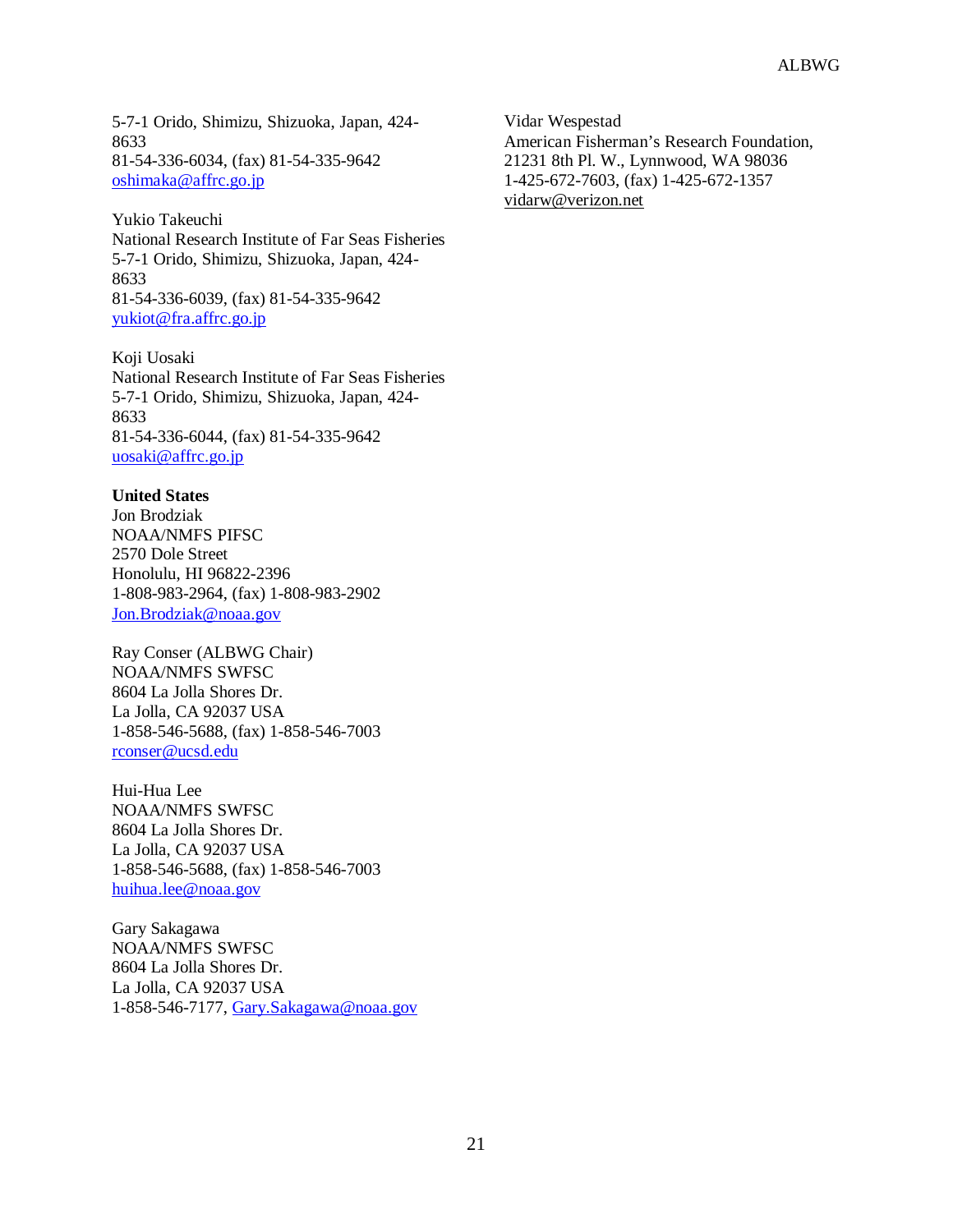### **Appendix 2**

### **AGENDA**

#### **ALBACORE WORKING GROUP WORKSHOP**

### **International Scientific Committee for Tuna and Tuna-like Species in the North Pacific Ocean**

### **14-21 April 2009 Shimizu, Japan**

- 1. Opening of the meeting
- 2. Overview and meeting objectives
- 3. Recent developments in national fisheries
- 4. Data and structural issues revealed by preliminary modelling work
- 5. Progress on length-based SS3 modelling using data from the 2006 stock assessment
- *6.* Alternative modelling approaches
- 7. Decisions regarding modelling for the 2010 stock assessment
- 8. Planning for the October 2009 ALBWG meeting and review of work assignments
	- a) Updates needed to complete the fisheries data through 2008
	- b) Updates (if any) of NPALB vital rates
	- c) Updates of standardized CPUE indices
	- d) Review of decisions regarding SS3 model structure
	- e) Software for stock projections
	- f) Software for biological reference point estimation
- 9. Update minimum SSB reference points based on NC decisions
- 10. Update on NPALB biological research needs
- 11. Collaboration with WCPFC-SC-SPC on NPALB and SPALB assessments
- 12. ISC policy on distributing working group documents
- 13. Future meeting schedule of the ALBWG
	- a) ISC Biological Research WG (28-30 May 2009)
	- b) ALBWG meeting in conjunction with ISC Plenary (8-9 July 2009)
	- c) Time and place of next full ALBWG meeting (*6-14 October 2009*)
	- d) Time and place of ALBWG assessment meeting (*16-23 March 2010*)
- 14. Selection of new chair of the ISC ALBWG
- 15. Other matters
- 16. Adoption of report and closure